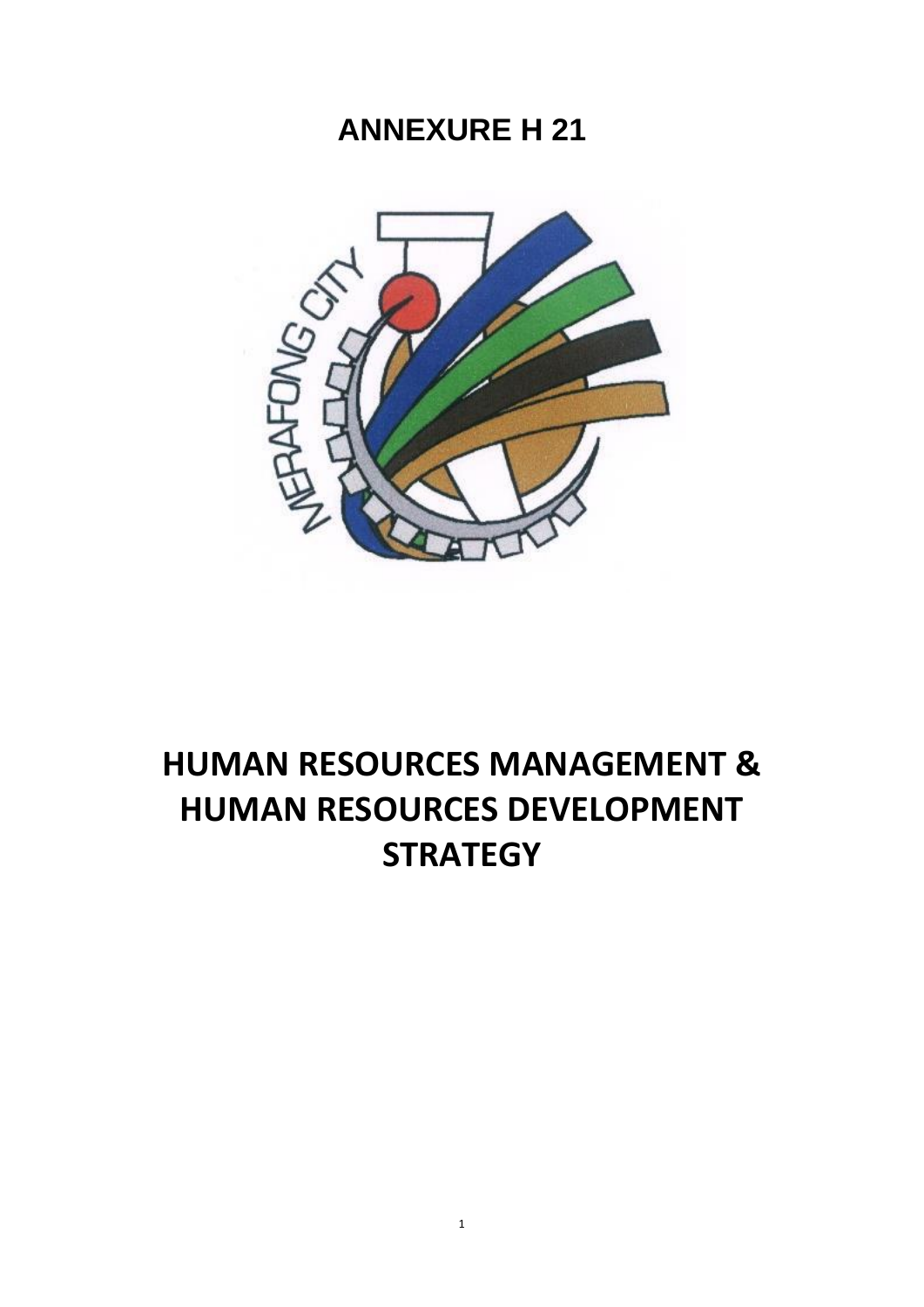## **TABLE OF CONTENTS**

| 1.                               |  |  |  |  |  |
|----------------------------------|--|--|--|--|--|
| 2.                               |  |  |  |  |  |
| 3.                               |  |  |  |  |  |
| 4.                               |  |  |  |  |  |
| 4.1<br>4.2<br>4.3<br>4.4<br>4.5  |  |  |  |  |  |
| 5.                               |  |  |  |  |  |
| 6.                               |  |  |  |  |  |
| 6.1<br>6.2                       |  |  |  |  |  |
| 7.                               |  |  |  |  |  |
| 7.1<br>7.2<br>7.3                |  |  |  |  |  |
| 8.                               |  |  |  |  |  |
|                                  |  |  |  |  |  |
| 9.                               |  |  |  |  |  |
| 10.                              |  |  |  |  |  |
| 11.                              |  |  |  |  |  |
| 12.                              |  |  |  |  |  |
| 4.6<br>4.7<br>4.8<br>4.9<br>4.10 |  |  |  |  |  |
| 13.                              |  |  |  |  |  |
| 14.                              |  |  |  |  |  |
| 6.3<br>6.4                       |  |  |  |  |  |
| 15.                              |  |  |  |  |  |
| 7.4<br>7.5<br>7.6                |  |  |  |  |  |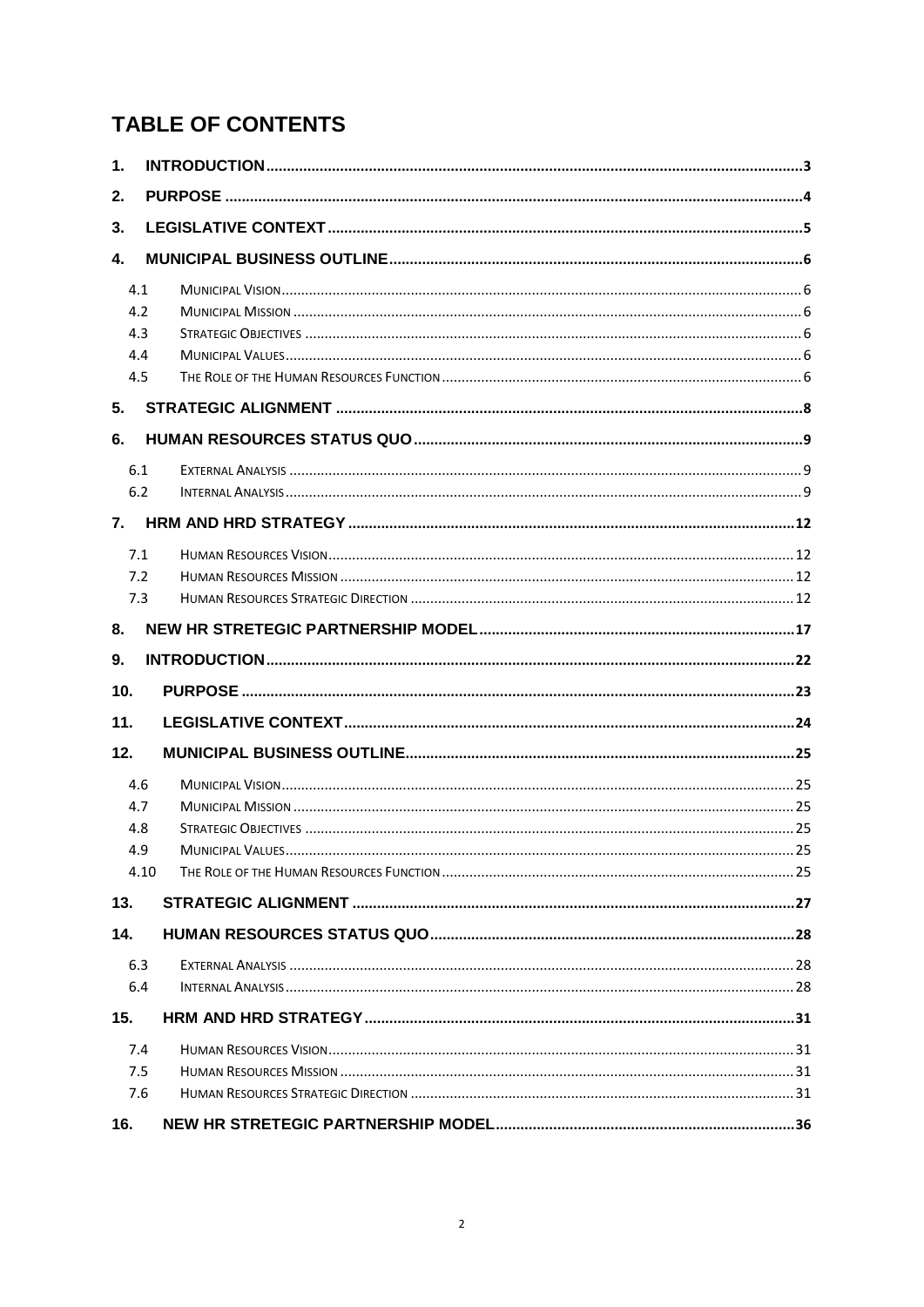## <span id="page-2-0"></span>**1. INTRODUCTION**

Human resources are the most important, and the most expensive, resource that the municipality has. Hence, it is vital that it makes optimum use of this resource. The municipality needs to have the right number, the right competencies and the most appropriate organisational and functional spread of human resources, as well as functioning systems and structures that allow it to be effective and efficient. The need for these resources will change over time as priorities and budget limitations change, and hence we need to update our Human Resource Management and Human Resource Development Strategy every year to keep it relevant.

The Human Resource Management and Human Resource Development Strategy outline the intentions of the Municipality in relation to how it should manage its human capital. It deals with:

- Planning the municipal workforce in totality;
- Developing a capable and skilled workforce that is striving towards service excellence;
- Setting guidelines to strengthen leadership and develop human capital by attracting, retaining scarce, valued and critically required skills for the Municipality.

In line with the above, the Human Resource Management Strategy are aimed at:

- Ensuring that the municipality has the right number and composition of employees with the right competencies, in the right places, to deliver on the municipality's mandate and achieve its strategic goals and objectives;
- Ensuring that the municipality makes optimum use of human resources and anticipates and manages surpluses and shortages of staff;
- Ensuring that the municipality's employees are suitably skilled and competent to add value to the municipality in delivering sustainable solutions, advice and capacity building to the municipality.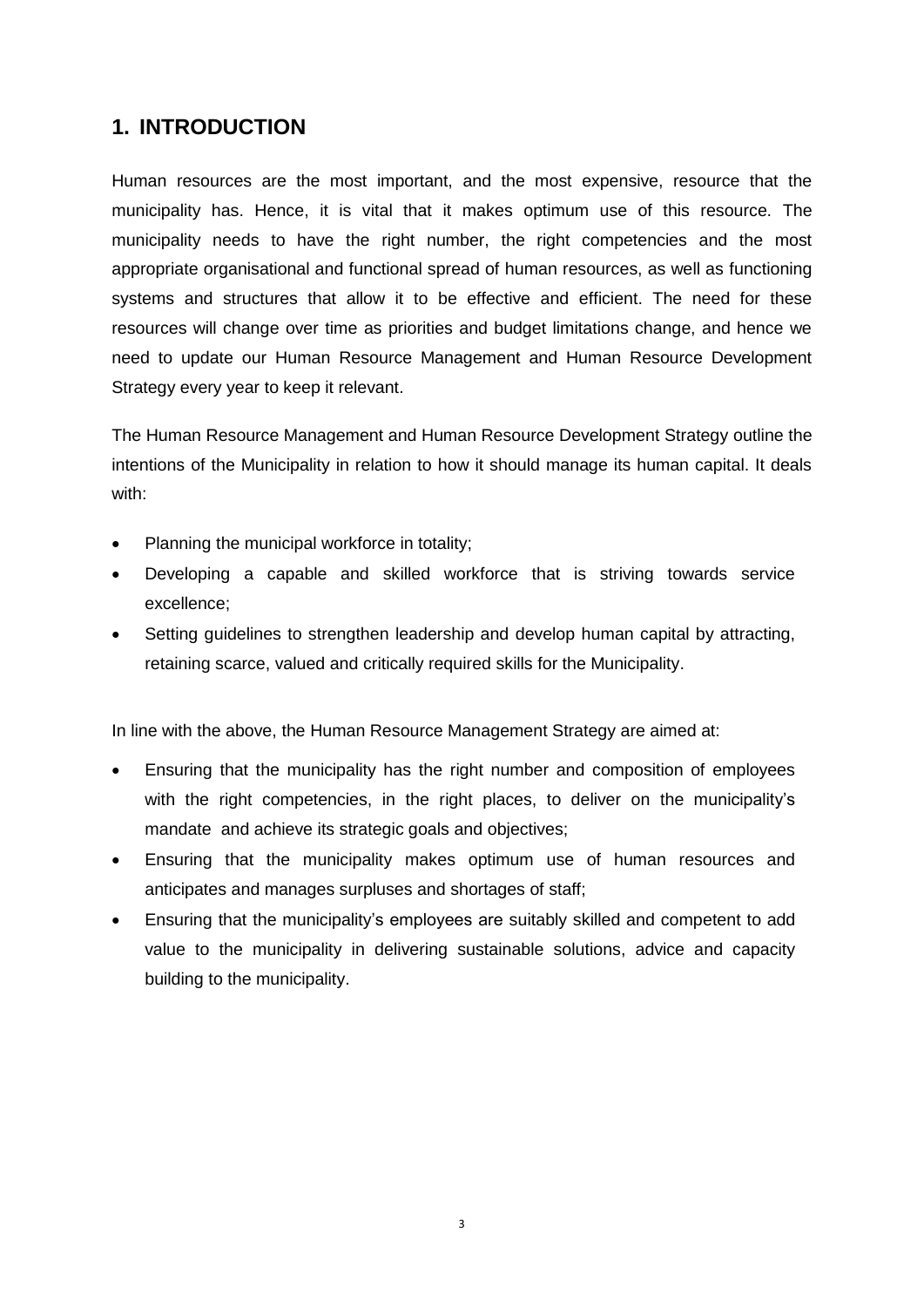## <span id="page-3-0"></span>**2. PURPOSE**

The purpose of this HRM & HRD Strategy is to outline key interventions to be undertaken by the municipality in ensuring that it has the right number of people, with the right composition and with the right competencies, in the right places to enable it to deliver on the mandates and achieve its strategic goals and objectives. HR strategic planning is about determining the demand and supply of employees that are critical to achieving strategic objectives, analysing the gap between the demand and supply and developing a plan that seeks to close the gap.

In order to ensure that the municipality makes the best possible use of its resources to attain its commitments and programme objectives set out in the IDP,SDBIPs and Strategic Plan, the municipality needs to have in place a well-structured HRM & HRD Strategy and Implementation Plan. This strategy informs the decision-makers on the three critical issues:

- current *supply* of human resources;
- human resources *demand*, as well as
- Prioritised and *strategic HR actions* to be taken.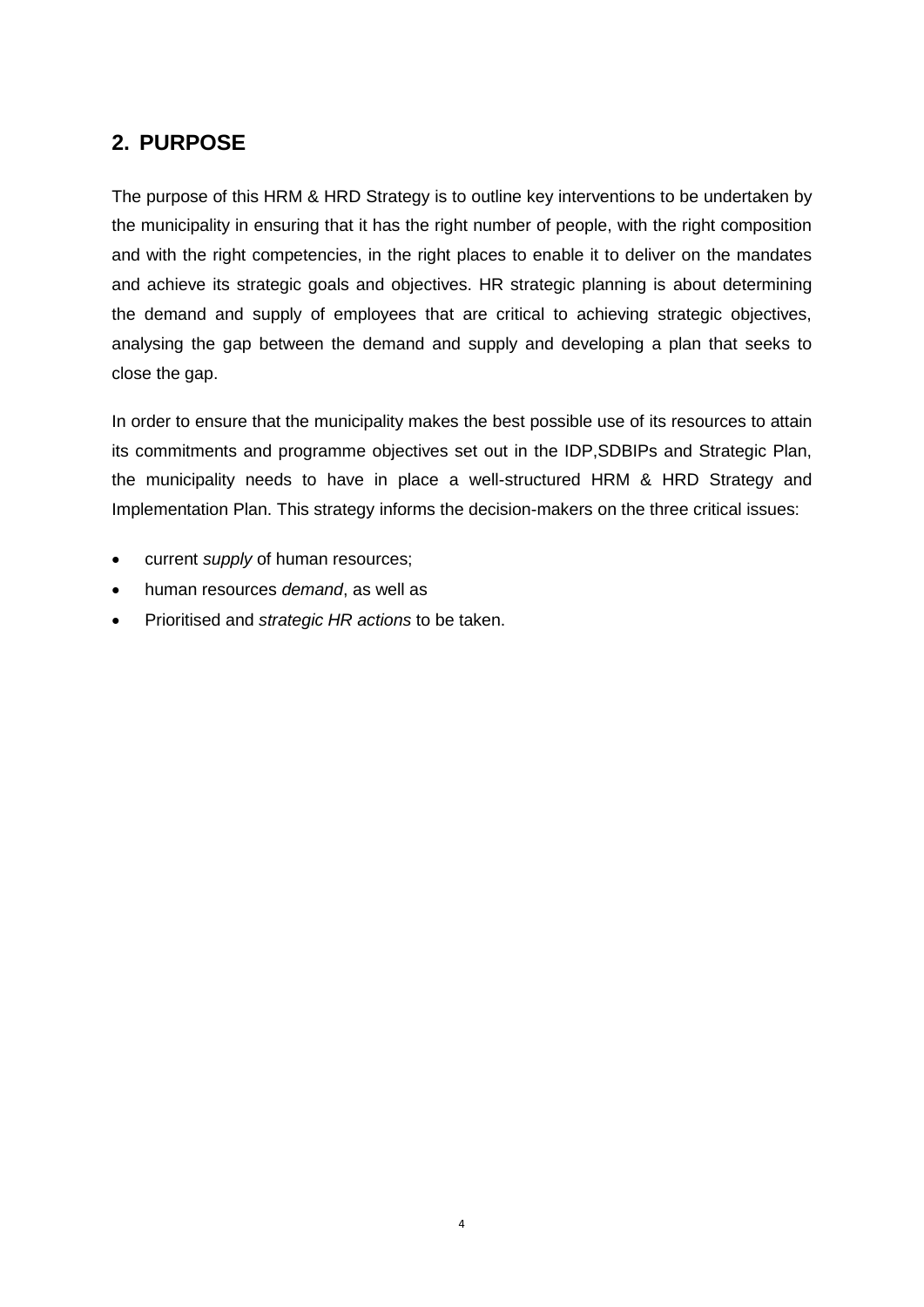## <span id="page-4-0"></span>**3. LEGISLATIVE CONTEXT**

It is also vital to ensure that the integrated HRM & HRD Strategy and Implementation Plan further address the key requirements of a wide range of legislation. Current legislation governing human resources management and human resources development planning within the local government sector is listed below:

- The Constitution of the Republic of South Africa.
- Municipal Systems Act
- Municipal Structures Act
- Municipal Demarcation Act
- Municipal Finance Management Act, 1999
- Treasury Regulations, 2002
- Employment Equity Act, 1998
- Labour Relations Act, 1995
- **•** Basic Conditions of Employment Act, 1997
- Skills Development Act, 1998
- Skills Development Levies Act, 1999
- South African Qualifications Authority Act, 1995
- Occupational Health and Safety Act
- Compensation for Occupational Injuries and Diseases Act, 1993
- Medical Schemes Act 1998
- SADC Code of Good Practice on HIV/AIDS
- ILO Code of Practice on HIV/AIDS in the world of work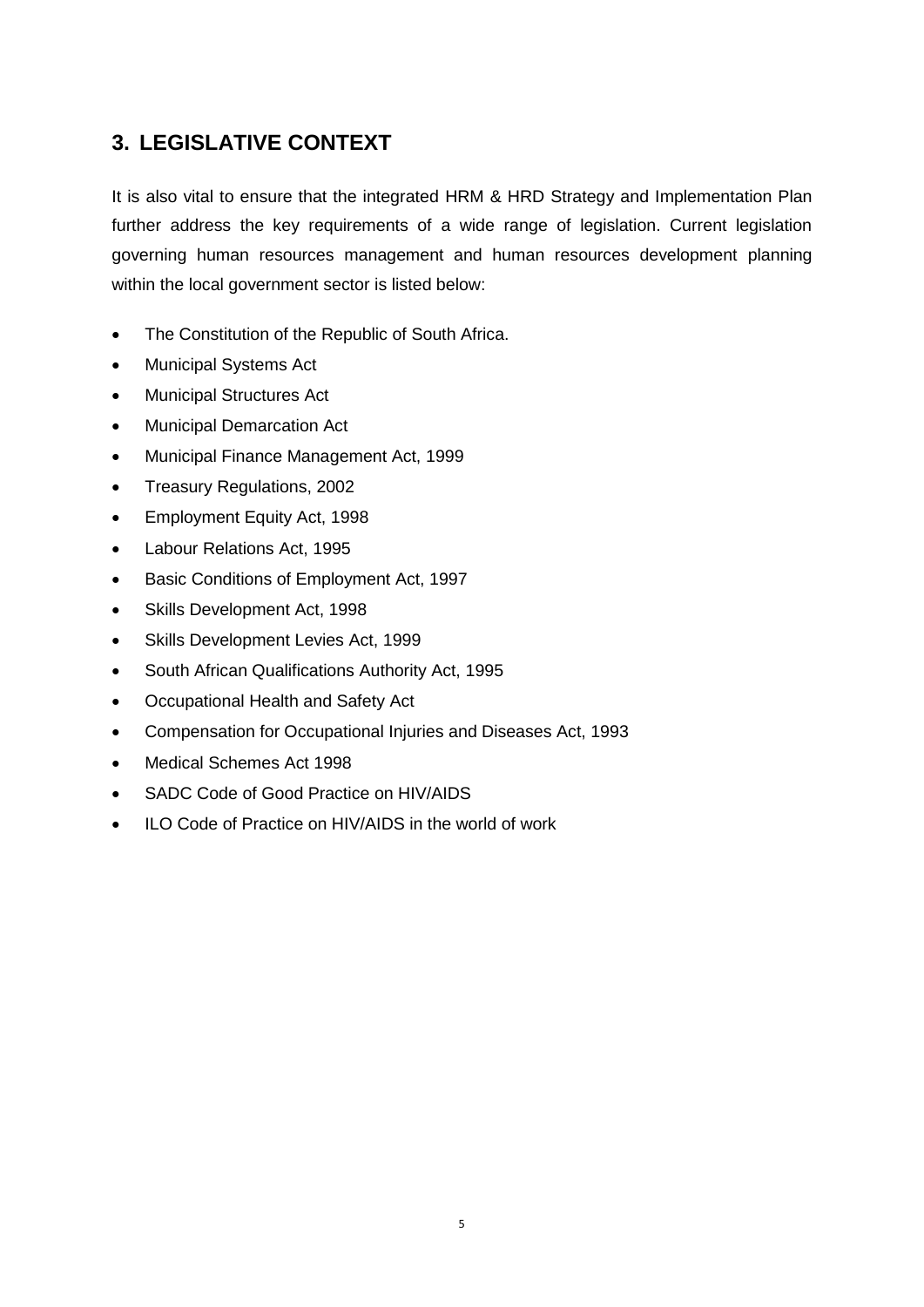## <span id="page-5-0"></span>**4. MUNICIPAL BUSINESS OUTLINE**

## <span id="page-5-1"></span>**4.1 Municipal Vision**

The municipality's vision states as *"A prosperous, Sustainable and Community-oriented City"*

## <span id="page-5-2"></span>**4.2 Municipal Mission**

The mission of the municipality is ""*To provide quality services to our community through accountable governance".*

## <span id="page-5-3"></span>**4.3 Strategic Objectives**

The following objectives have been identified towards realising the vision of the municipality:

- To provide an integrated spatial development framework for sustainable development
- To ensure the provision of basic services
- To promote local economic and social development
- To ensure good governance and public participation
- To ensure financial viability and management
- To ensure municipal transformation and organisation development

## <span id="page-5-4"></span>**4.4 Municipal Values**

The values governing the way the municipality operates are:

- Integrity
- Accountable
- Committed
- Teamwork
- Proactive
- **Service excellence.**

## <span id="page-5-5"></span>**4.5 The Role of the Human Resources Function**

The role of the human resource unit  $\iota$  function within the municipality is as follows: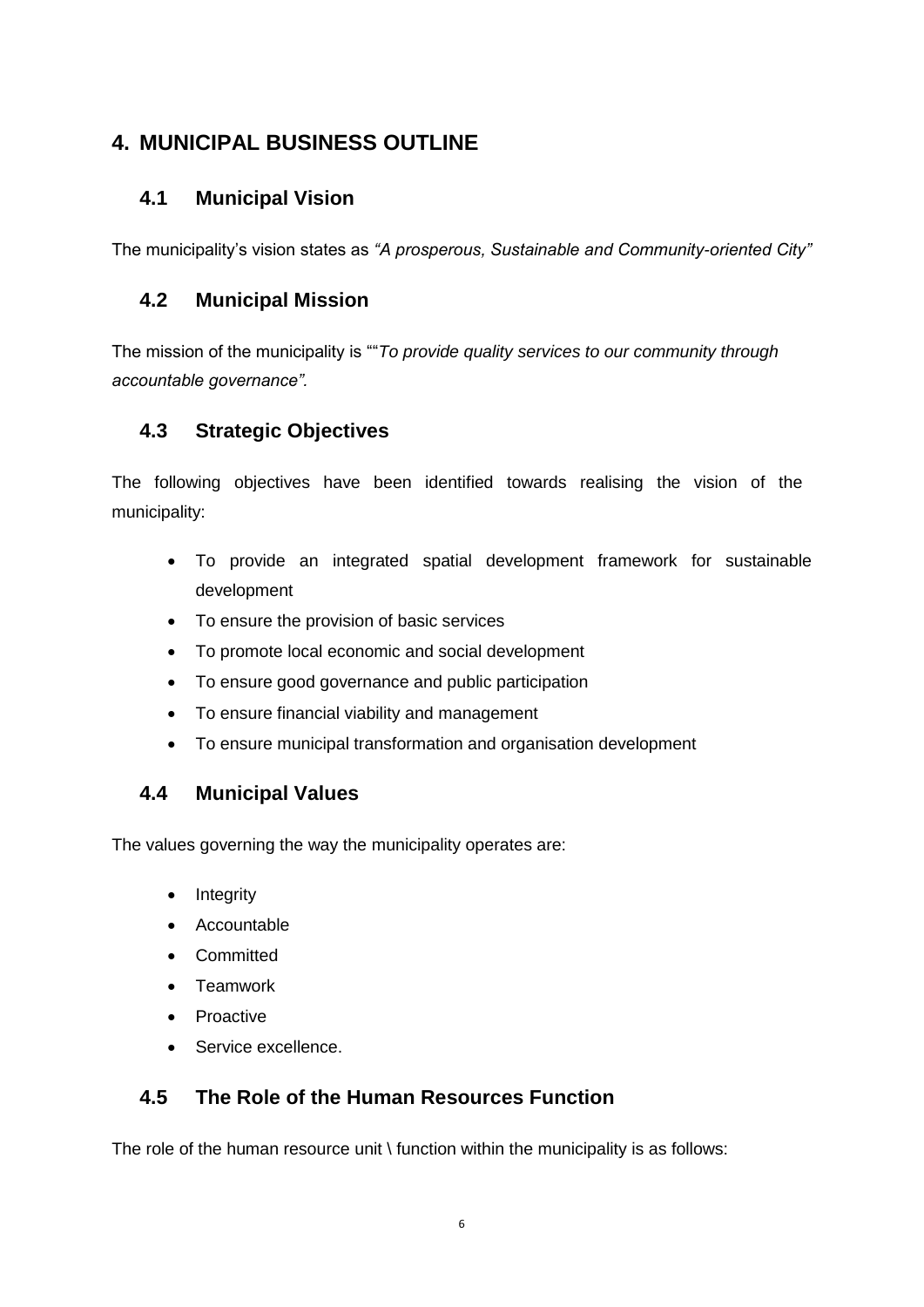- Planning the municipal workforce in totality;
- Developing a capable and skilled workforce that is striving towards service excellence;
- Setting quidelines to strengthen leadership and develop human capital by attracting, retaining scarce, valued and critically required skills for the municipality.

In line with the above, the HR unit is responsible for ensuring that the municipality:

- has the right number and composition of employees with the right competencies, in the right places, to deliver on the Municipality's mandate and achieve its strategic goals and objectives;
- makes optimum use of human resources and anticipates and manages surpluses and shortages of staff;
- has a suitably skilled and competent workforce to add value to municipality in delivering sustainable solutions, advice and capacity building to the municipality in the following areas:
	- Human resource planning
	- Equal employment opportunity
	- Staffing (recruitment and selection)
	- Compensation and benefits
	- Employee and labor relations
	- Health, safety, and security
	- Human resource development
	- Organization and job design
	- Performance management/ performance appraisal systems
	- Research and information systems
	- Training and development (T&D)
	- Organisational development
	- Career development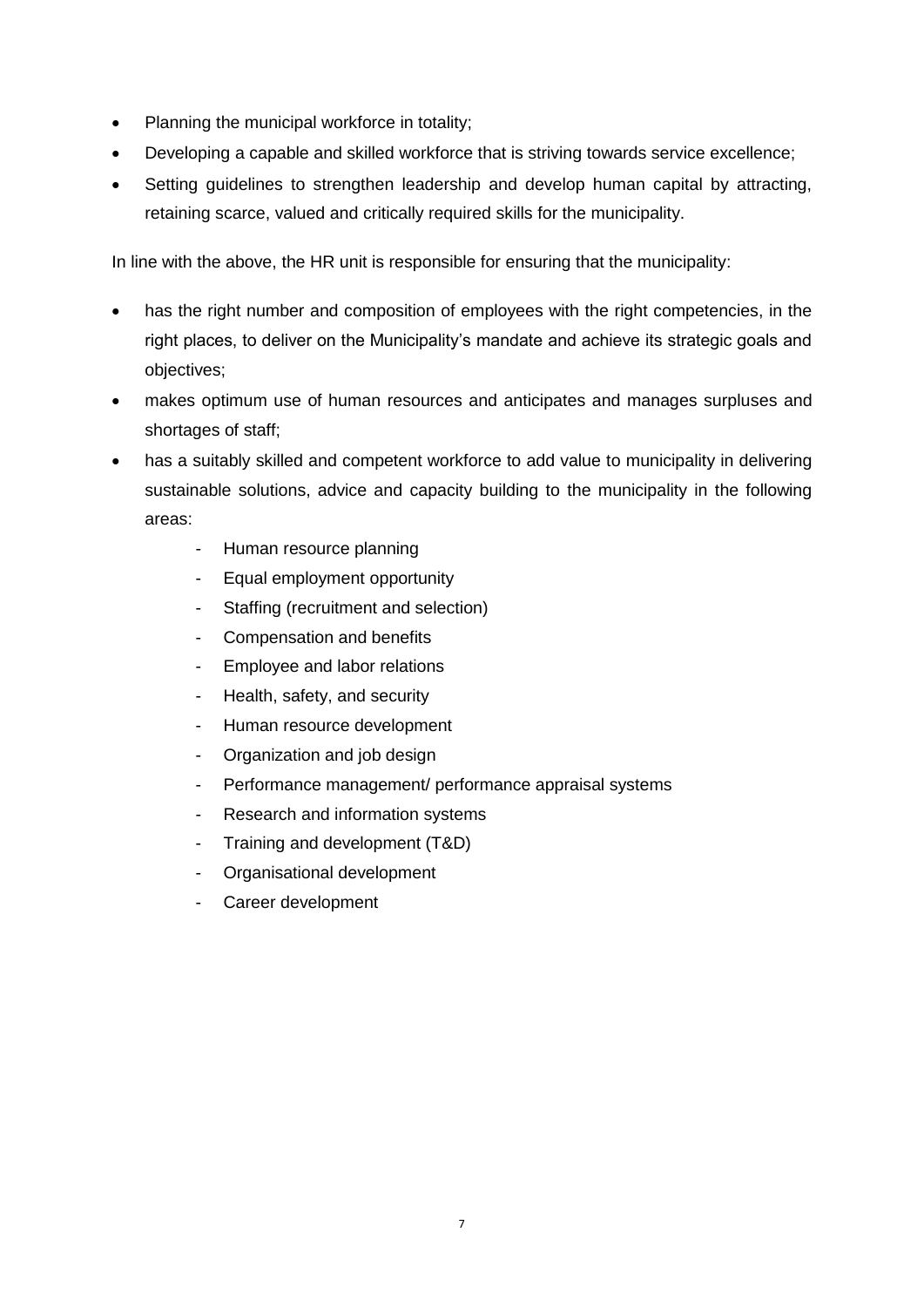## <span id="page-7-0"></span>**5. STRATEGIC ALIGNMENT**

### **Table 1: Municipal IDP Objectives**

| #  | <b>IDP Strategic Goals and Objectives</b> |                                                                                    |  |  |  |  |
|----|-------------------------------------------|------------------------------------------------------------------------------------|--|--|--|--|
| 1. |                                           | To provide an integrated spatial development framework for sustainable development |  |  |  |  |
|    | $\circ$                                   | Land use management                                                                |  |  |  |  |
|    | O                                         | Spatial planning                                                                   |  |  |  |  |
|    | O                                         | Human settlements management                                                       |  |  |  |  |
|    | $\circ$                                   | Infrastructure master planning                                                     |  |  |  |  |
|    | $\circ$                                   | Environmental management                                                           |  |  |  |  |
|    | $\circ$                                   | Rural development planning                                                         |  |  |  |  |
| 2. |                                           | To ensure the provision of basic services                                          |  |  |  |  |
|    | $\circ$                                   | Physical infrastructure                                                            |  |  |  |  |
|    | $\circ$                                   | Municipal services                                                                 |  |  |  |  |
| 3. |                                           | To promote local economic and social development                                   |  |  |  |  |
|    | $\circ$                                   | Economic development                                                               |  |  |  |  |
|    | O                                         | Social development                                                                 |  |  |  |  |
|    | $\circ$                                   | Rural development                                                                  |  |  |  |  |
| 4. |                                           | To ensure good governance and public participation                                 |  |  |  |  |
|    | $\circ$                                   | Corporate governance                                                               |  |  |  |  |
|    | $\circ$                                   | Broaden local democracy                                                            |  |  |  |  |
|    | $\circ$                                   | Local government accountability                                                    |  |  |  |  |
| 5. |                                           | To ensure financial viability and management                                       |  |  |  |  |
|    |                                           | Financial viability<br>a.                                                          |  |  |  |  |
|    |                                           | Financial management<br>b.                                                         |  |  |  |  |
| 6. |                                           | To ensure municipal transformation and organisation development                    |  |  |  |  |
|    | $\circ$                                   | Business management / leadership                                                   |  |  |  |  |
|    |                                           | Strategic positioning (policies, structures, strategic planning, operational<br>٠  |  |  |  |  |
|    |                                           | planning, focus on core business)                                                  |  |  |  |  |
|    |                                           | Organizational culture<br>٠                                                        |  |  |  |  |
|    |                                           | Stakeholder relations management / communication<br>٠                              |  |  |  |  |
|    |                                           | Business performance management<br>٠                                               |  |  |  |  |
|    | $\circ$                                   | Resource management                                                                |  |  |  |  |
|    |                                           | Human resource management<br>٠                                                     |  |  |  |  |
|    |                                           | ICT management<br>٠                                                                |  |  |  |  |
|    |                                           | Record / knowledge management<br>٠                                                 |  |  |  |  |
|    |                                           | Asset management                                                                   |  |  |  |  |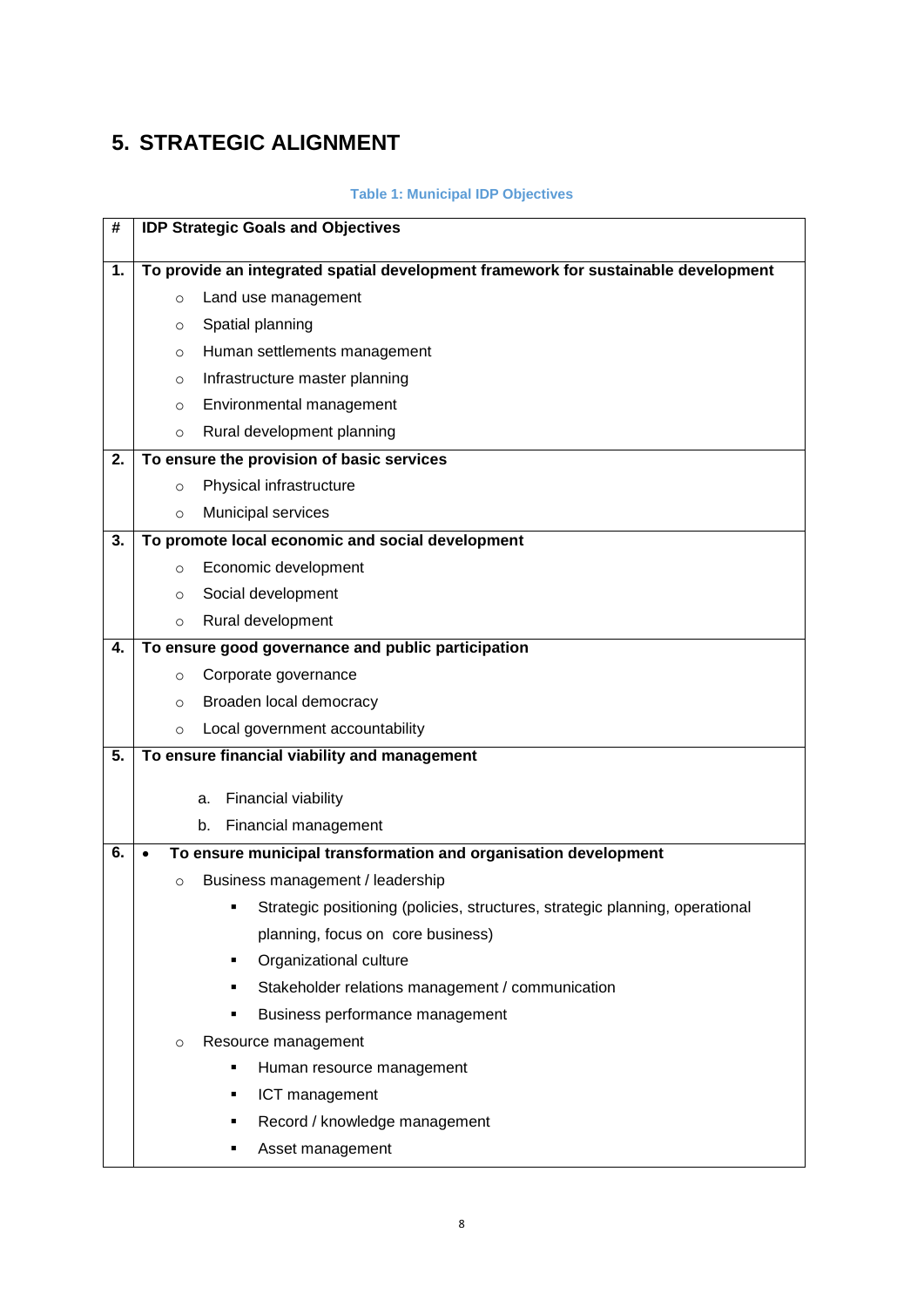## <span id="page-8-0"></span>**6. Human Resources Status Quo**

## <span id="page-8-1"></span>**6.1 External Analysis**

The municipality recognises the economic, social and political environment (within South Africa) that exists and operates within. Factors with significant implications for the municipality human capital management relate mainly to the following key factors:

### **Demographics of the region**

The municipality seeks to ensure that its workforce, to the greatest extent possible, is a reflection of the South African population demographics. The municipality will continue to analyse and remove the systemic organisational barriers to designated groups' advancement and encourage diversity within all levels. Consistent review and update of the Employment Equity Plan and Employment Equity Strategies become vital in ensuring a diverse workforce.

### **Skills mobility**

 $\Box$  There are significant challenges in maintaining high levels of productivity in a skills constrained economic climate where mobility of skilled professionals skews a demand supply and inflates salaries at all professional levels.

#### **Fierce talent competition in the market**

 $\Box$  Recruiting and retaining high quality employees at a time of significant competition from similar institutions nationally, poses a further challenge. A comprehensive approach to personal and professional development is necessary so that the municipality can create the career opportunities and reward structures that contribute to ongoing job satisfaction and, hence, retention.

### <span id="page-8-2"></span>**6.2 Internal Analysis**

The ultimate end result of the situation analysis is to arrive at a set of action steps that need to be taken in order to move the municipality's HRM & HRD practices, systems and process from "where they are" to "where they should be". The following tables show all the challenges identified and the proposed ideal state for all identified challenges. While the initial analysis focused on the following key areas;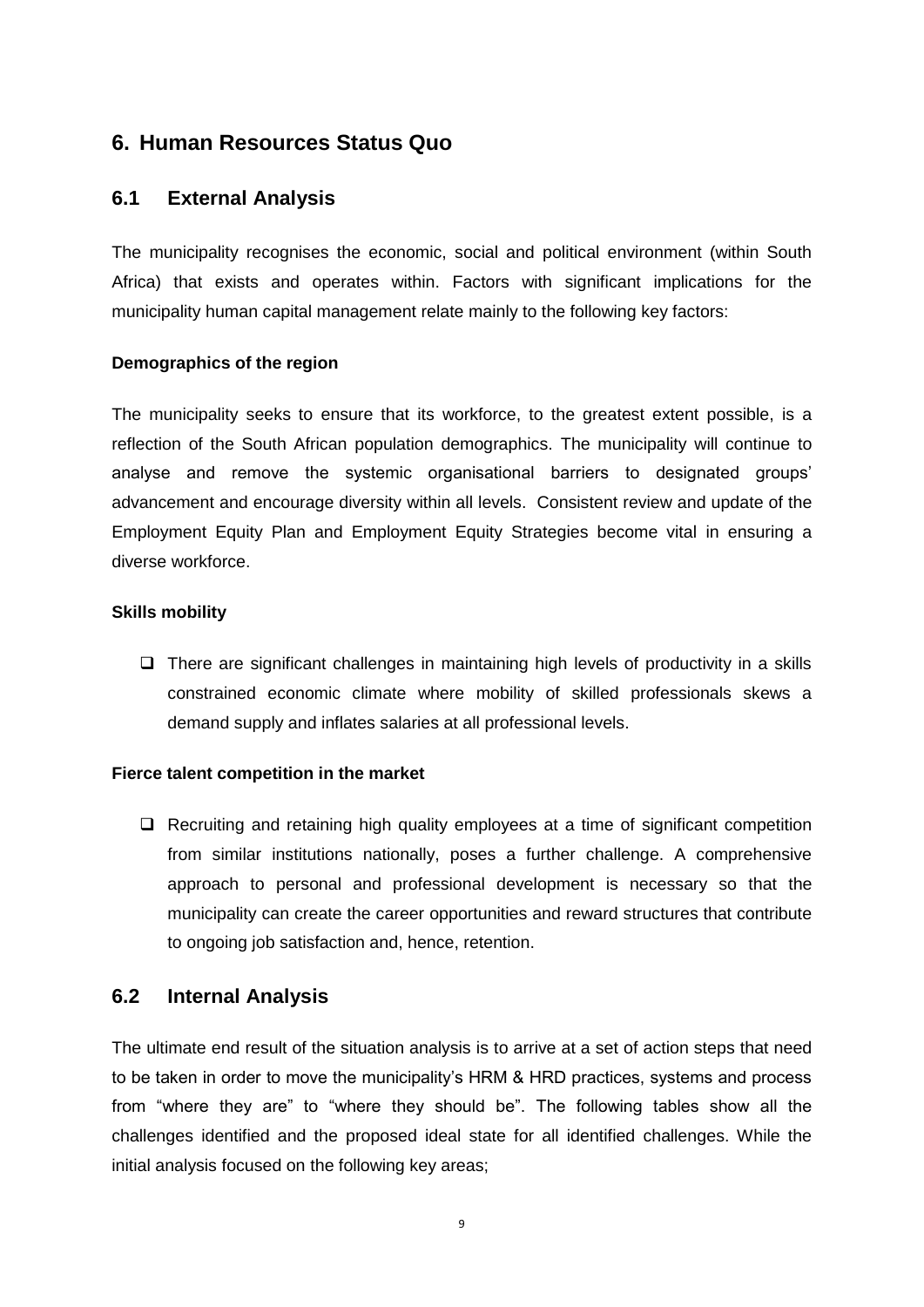- Human Resource Management and Human Resources Development
- Labour Relations
- Organisation Structure and
- Performance Management System;

There are other areas identified from other documents analysed. The desired state for each of the current challenges is highlighted in the following table:

| <b>Table 2: Current Challenges and Ideal State</b> |  |  |  |
|----------------------------------------------------|--|--|--|
|----------------------------------------------------|--|--|--|

| <b>CURRENT CHALLENGES</b>                                                                                     | <b>IDEAL STATE</b>                                                                      |  |
|---------------------------------------------------------------------------------------------------------------|-----------------------------------------------------------------------------------------|--|
| <b>HUMAN RESOURCE MANAGEMENT AND HUMAN RESOURCES DEVELOPMENT</b>                                              |                                                                                         |  |
| Municipal HRM & HRD strategic planning attempts are<br>constrained by lack of resources (financial and human) | Fully - fledged HRM & HRD Strategic Planning<br>Committee                               |  |
| Incomplete set of HRM & HRD Policies                                                                          | Complete HRM & HRD Policies Manual accompanied<br>by SOPs and Processes                 |  |
| Municipal HRM & HRD strategic planning processes<br>not aligned to best practices                             | Planning conducted according to DLGH Guideline and<br>best practice                     |  |
| No Recruitment and Retention Strategy                                                                         | Approved<br>Recruitment<br>Strategy<br>implemented<br>municipality-wide                 |  |
| No supply and demand forecasting processes                                                                    | Approved supply and demand forecasting processes<br>implemented across the municipality |  |
| <b>LABOUR RELATIONS</b>                                                                                       |                                                                                         |  |
| Inadequate policies and procedures to manage labour<br>relations                                              | Approved Labour Relations Policies, SOPs and<br>Processes                               |  |
| <b>ORGANISATIONAL STRUCTURE</b>                                                                               |                                                                                         |  |
| No documented HR business processes                                                                           | Approved business processes                                                             |  |
| <b>PERFORMANCE MANAGEMENT</b>                                                                                 |                                                                                         |  |
| Current PMS Policy not sufficiently customised to the<br>local government environment                         | Fully customised and relevant PMS Policy                                                |  |
| PMS not cascaded to lower levels \ general employees                                                          | PMS implemented to lowest level employees                                               |  |
| PMS not aligned to the new applicable National<br>Outcomes, CoGTA KPAs as well as KPIs                        | Alignment between municipal PMS and National<br>Outcomes, CoGTA KPAs as well as KPIs    |  |
| Individual Development Plans not fully implemented \<br>monitored \ regularly evaluated                       | Fully developed, monitored and evaluated Individual<br>Development Plans                |  |
| No evidence of the PM five point rating scale being fully<br>implemented                                      | PM five point rating scale implemented                                                  |  |
| Individual<br>Need<br>alignment<br>between<br>to<br>ensure                                                    | Alignment between Individual PM and Organisational                                      |  |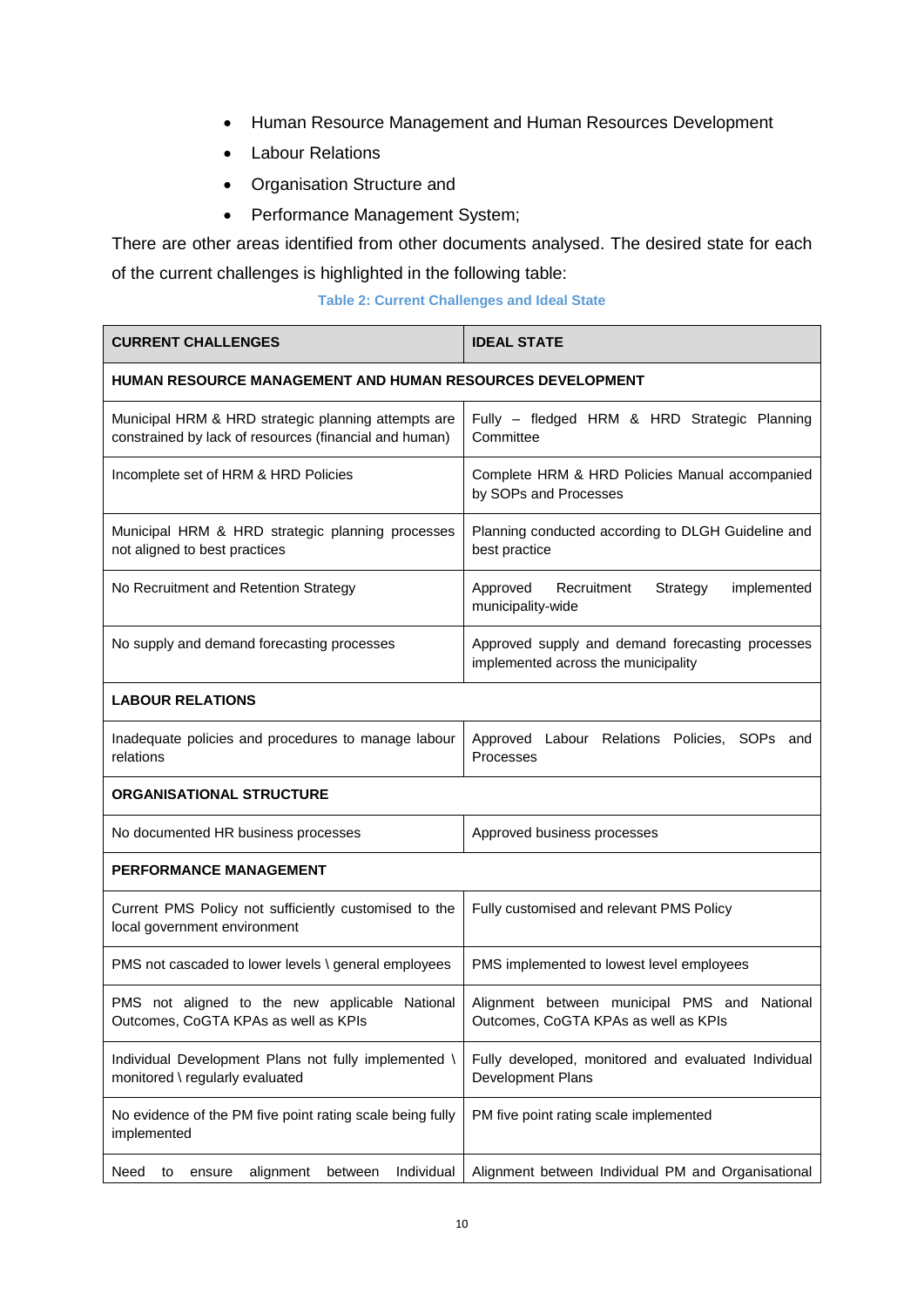| <b>CURRENT CHALLENGES</b> |            |     |                | <b>IDEAL STATE</b> |
|---------------------------|------------|-----|----------------|--------------------|
| Performance               | Management | and | Organisational | <b>PM</b>          |
| Performance Management    |            |     |                |                    |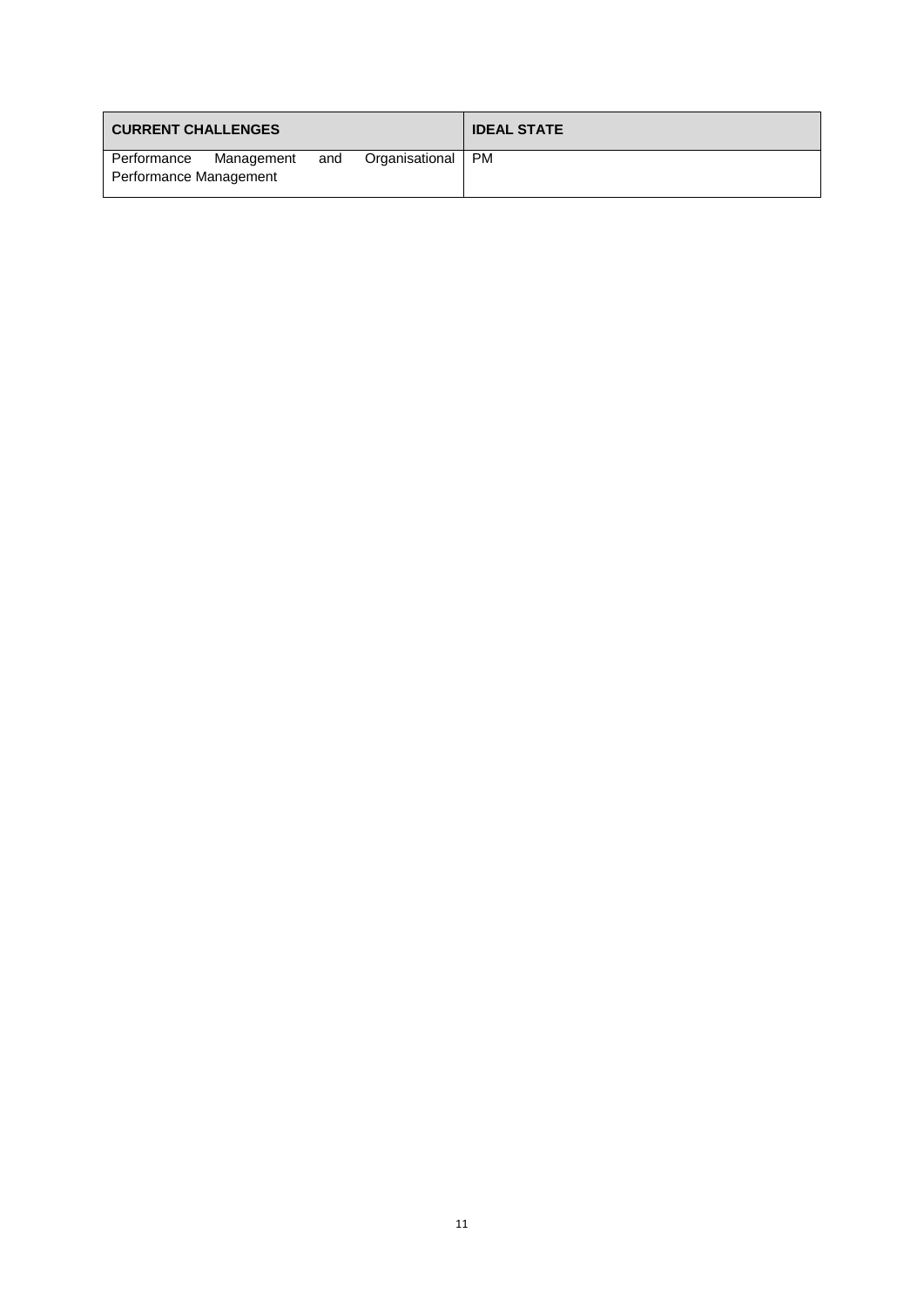## <span id="page-11-0"></span>**7. HRM AND HRD STRATEGY**

## <span id="page-11-1"></span>**7.1 Human Resources Vision**

*"To be recognised as a quality, best practice and professional service provider by our customer"*

## <span id="page-11-2"></span>**7.2 Human Resources Mission**

*"To creatively address our Human Resources challenges by finding cost effective, sustainable and efficient solutions to be able to provide services to our customers in a professional manner"*

## <span id="page-11-3"></span>**7.3 Human Resources Strategic Direction**

The following HR Strategic Framework illustrates an integrated HR Management Approach. Integration is critical to enhance performance of the human resources value chain. Research shows that without integrating HR activities with other business processes and objectives or outcomes, the effort invested will tend to degenerate or not be fully realised. Integration lies in understanding how all the pieces of the strategy all fit together to meet the municipality's HR requirements.

To address the above-mentioned challenges and to arrive at the ideal states, the municipality has to ensure that the overall human resources strategy is linked to the overall municipal objectives as per the provided guideline. The following diagram gives a summarised illustration of the Human Resources Strategic Framework which gives structure on how to efficiently and effectively deliver human resources services to the municipality.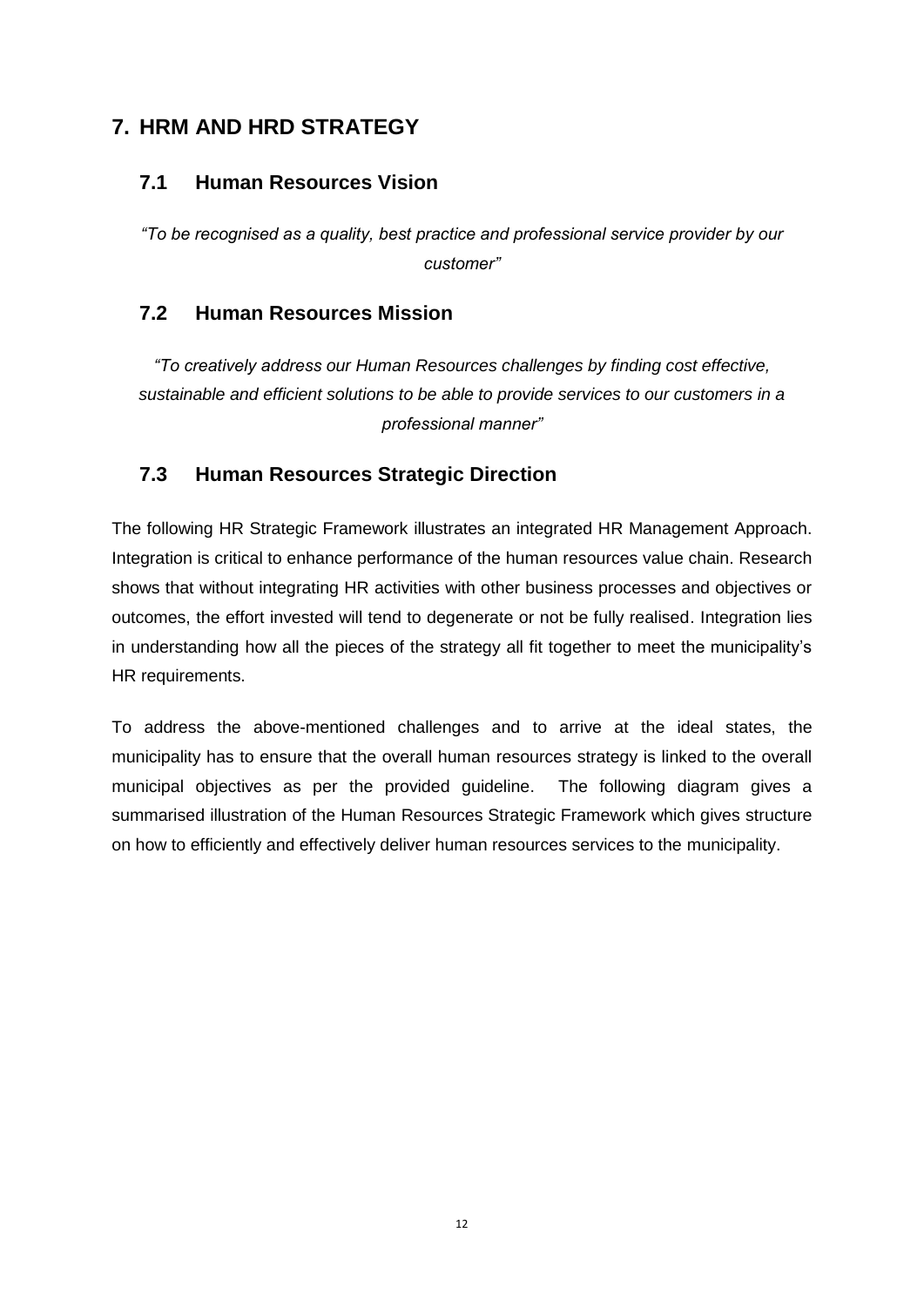#### **Figure 1: HR Strategic Framework**



The table below articulates the HR strategic objectives in support of the strategic human resources management and development within the municipality. The table further gives a detailed break-down in a manner that covers the entire human capital value chain:

#### **Table 3: High Level HR Strategic Objectives aligned to the municipality's IDP**

| <b>HR STRATEGIC GOALS</b>                                 | <b>HR STRATEGIC OBJECTIVES</b>                                                                                                                                                                    |
|-----------------------------------------------------------|---------------------------------------------------------------------------------------------------------------------------------------------------------------------------------------------------|
|                                                           | Expand human resources efforts into a comprehensive programme<br>that includes human resources planning, collaboration with line<br>management and accountability for human resources operations. |
|                                                           | Annual alignment of the organisational structure to the newly<br>reviewed IDP and SDBIPs.                                                                                                         |
| <b>HR Strategic Goal 1:</b><br><b>Strategic Alignment</b> | Implement a workforce planning processes, techniques and tools to<br>proactively identify the human resources required to meet IDP<br>objectives                                                  |
|                                                           | Revamp the HR service delivery model and business processes for<br>the municipality and introduce the Strategic Partnership Service<br>Model                                                      |
|                                                           | Proactively engage customers in the analysis of their workforce                                                                                                                                   |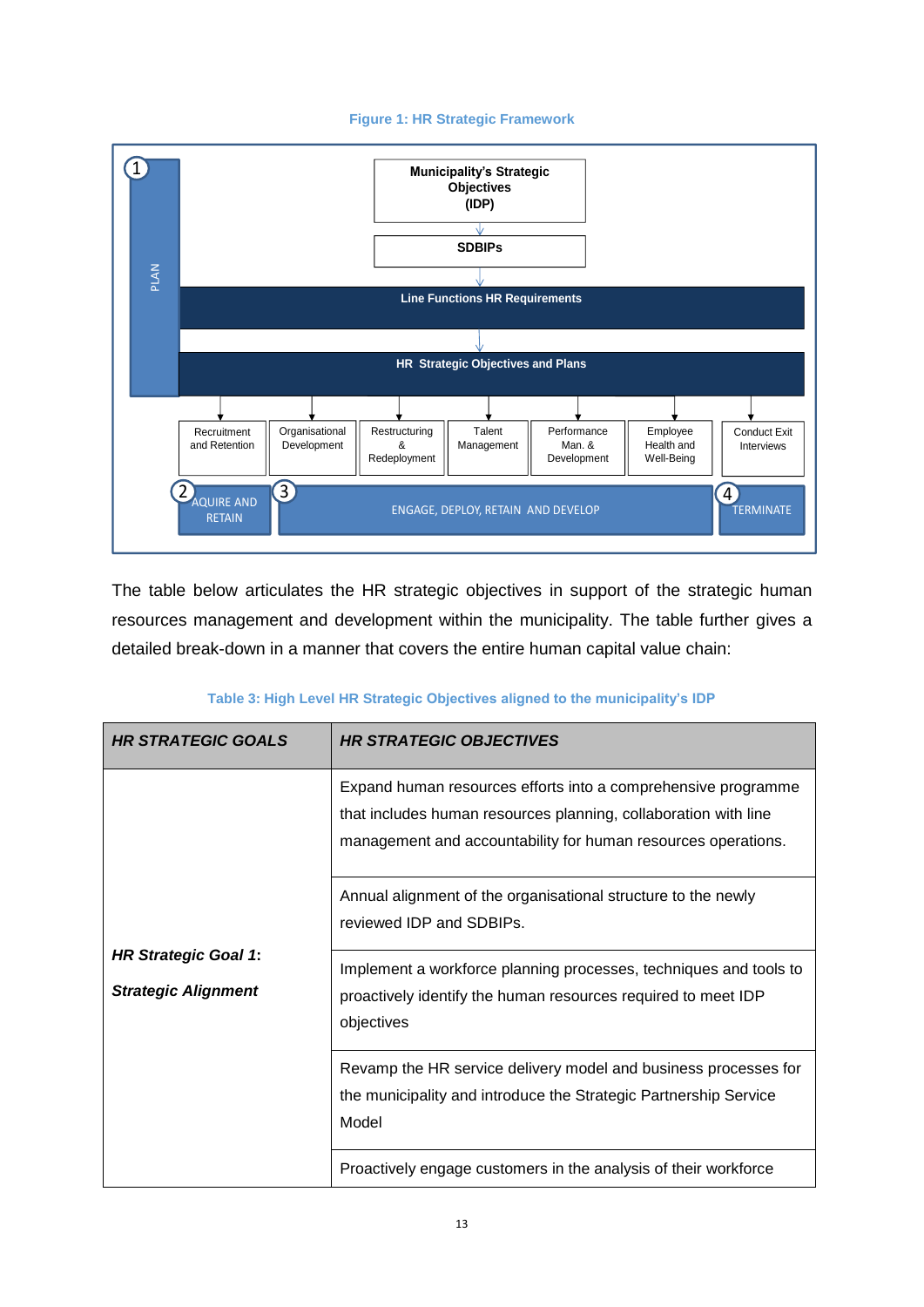| <b>HR STRATEGIC GOALS</b>                          | <b>HR STRATEGIC OBJECTIVES</b>                                                                                                                                       |  |
|----------------------------------------------------|----------------------------------------------------------------------------------------------------------------------------------------------------------------------|--|
|                                                    | management issues and identify strategies to address concerns                                                                                                        |  |
|                                                    |                                                                                                                                                                      |  |
|                                                    | Effectively identify, attract and retain the best talent to help the<br>municipality meet its IDP objectives                                                         |  |
| <b>HR Strategic Goal 2:</b>                        | Develop and deploy an integrated workforce plan which will enable<br>the municipality to hire and retain the right talent, at the right time,<br>in the right place  |  |
| <b>Effective Human Resource</b><br><b>Planning</b> | Identify scarce and critical skills                                                                                                                                  |  |
|                                                    | Partner with Institutes of Higher Learning to provide customised<br>learning programmes to develop skills requirements specific and<br>critical to the municipality  |  |
|                                                    | Develop standardised job profiles for all positions to be used as a<br>basis for recruitment and career pathing                                                      |  |
|                                                    |                                                                                                                                                                      |  |
|                                                    | Conduct climate survey to understand current challenges around<br>organisational culture, and use results to design the future/ ideal<br>organisational culture      |  |
|                                                    | Prepare and implement transition process that provide for continuity<br>in the municipality's operations                                                             |  |
| <b>HR Strategic Goal 3:</b>                        | Establish a sound knowledge management and knowledge transfer<br>programme for all key positions                                                                     |  |
| <b>Organisational Development</b>                  | Develop a Change Management and Communication Strategy to<br>address culture challenges and ensure effective transition of the<br>municipality                       |  |
|                                                    | Conduct a formal review of municipality's orientation process and<br>develop and implement a plan to streamline and improve employee<br>orientation and on-boarding. |  |
|                                                    | Conduct exit surveys \ interviews to identify reasons for attrition and                                                                                              |  |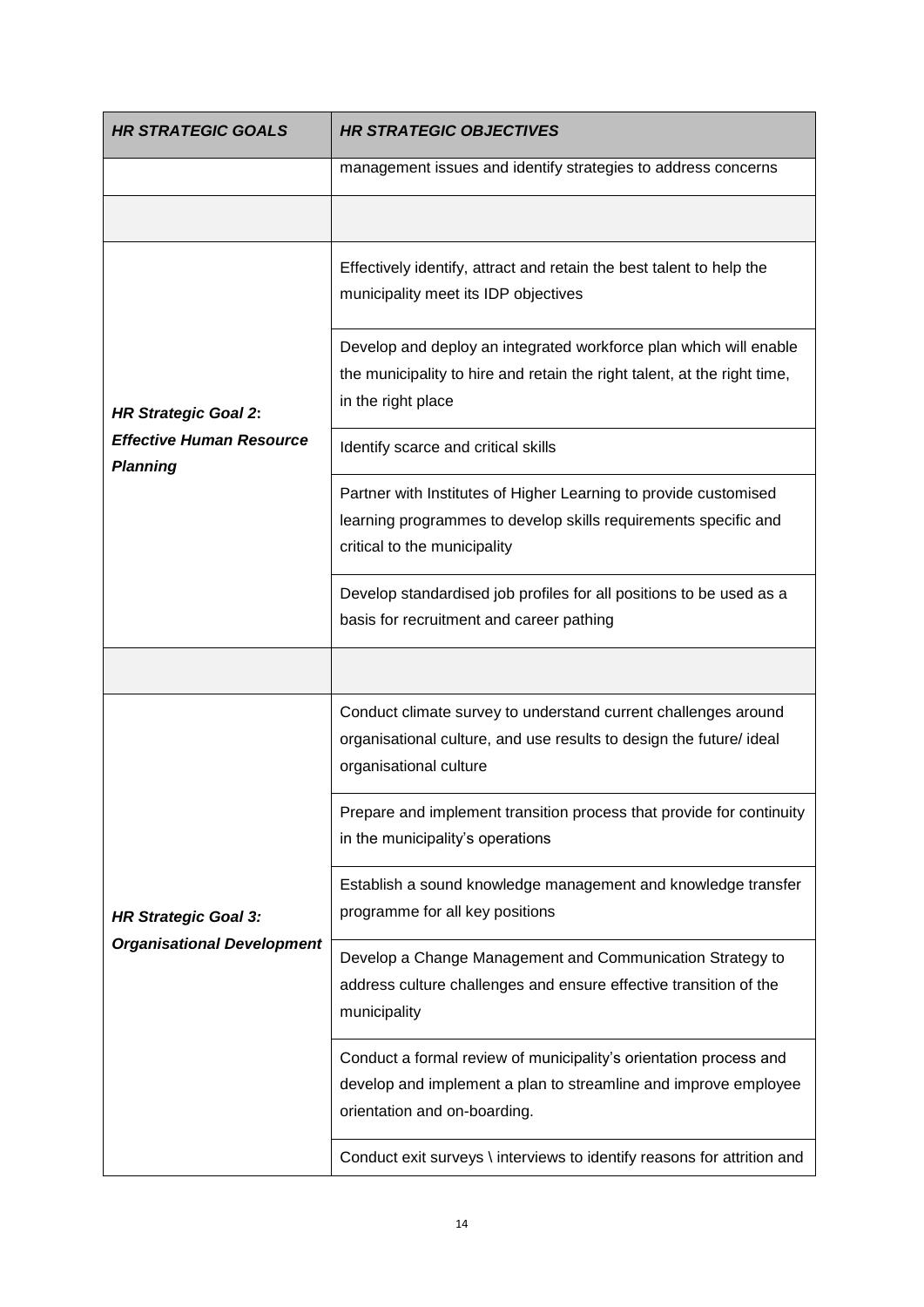| <b>HR STRATEGIC GOALS</b>                                                                                       | <b>HR STRATEGIC OBJECTIVES</b>                                                                                                                                                            |
|-----------------------------------------------------------------------------------------------------------------|-------------------------------------------------------------------------------------------------------------------------------------------------------------------------------------------|
|                                                                                                                 | use the information to enhance or improve employee experience of<br>the municipality                                                                                                      |
|                                                                                                                 |                                                                                                                                                                                           |
|                                                                                                                 | Conduct an annual training needs assessment to ensure training is<br>designed to improve organisational and individual performance.                                                       |
| <b>HR Strategic Goal 4: Build</b><br>and Sustain a Capable,                                                     | Develop a leadership succession plan, including a leadership gap<br>analysis                                                                                                              |
| Diverse, Well-Trained,<br><b>Workforce and Enhance</b><br><b>Retention Through Learning</b><br>and Professional | Establish a leadership development programme for all supervisors,<br>managers and executives to invest in the continuous development<br>of leadership.                                    |
| <b>Development Opportunities</b>                                                                                | Provide coaching and consultative support to management on<br>leadership development and people management issues                                                                         |
|                                                                                                                 | Identify employees who need ABET up-skilling and implement<br>relevant actions                                                                                                            |
|                                                                                                                 |                                                                                                                                                                                           |
|                                                                                                                 | Develop employee performance management system                                                                                                                                            |
| <b>HR Strategic Goal 5:</b><br><b>Inculcate A Results-</b><br><b>Oriented High Performance</b>                  | Roll-out of employee Performance Management to enforce<br>responsibility and accountability by line managers and employees<br>to enhance organisational, team and individual performance. |
| <b>Culture</b>                                                                                                  | Develop Individual Development Plans for all employees and<br>translate into Work Place Skills Plan for training interventions to<br>address skills gaps.                                 |
|                                                                                                                 |                                                                                                                                                                                           |
| <b>HR Strategic Goal 6:</b><br><b>Recognise &amp; Reward</b>                                                    | Develop Remuneration Strategy to address all aspects of<br>remuneration                                                                                                                   |
| Performance                                                                                                     | Establish a Recognition and Reward Programme with both financial<br>and non-financial incentives                                                                                          |
|                                                                                                                 |                                                                                                                                                                                           |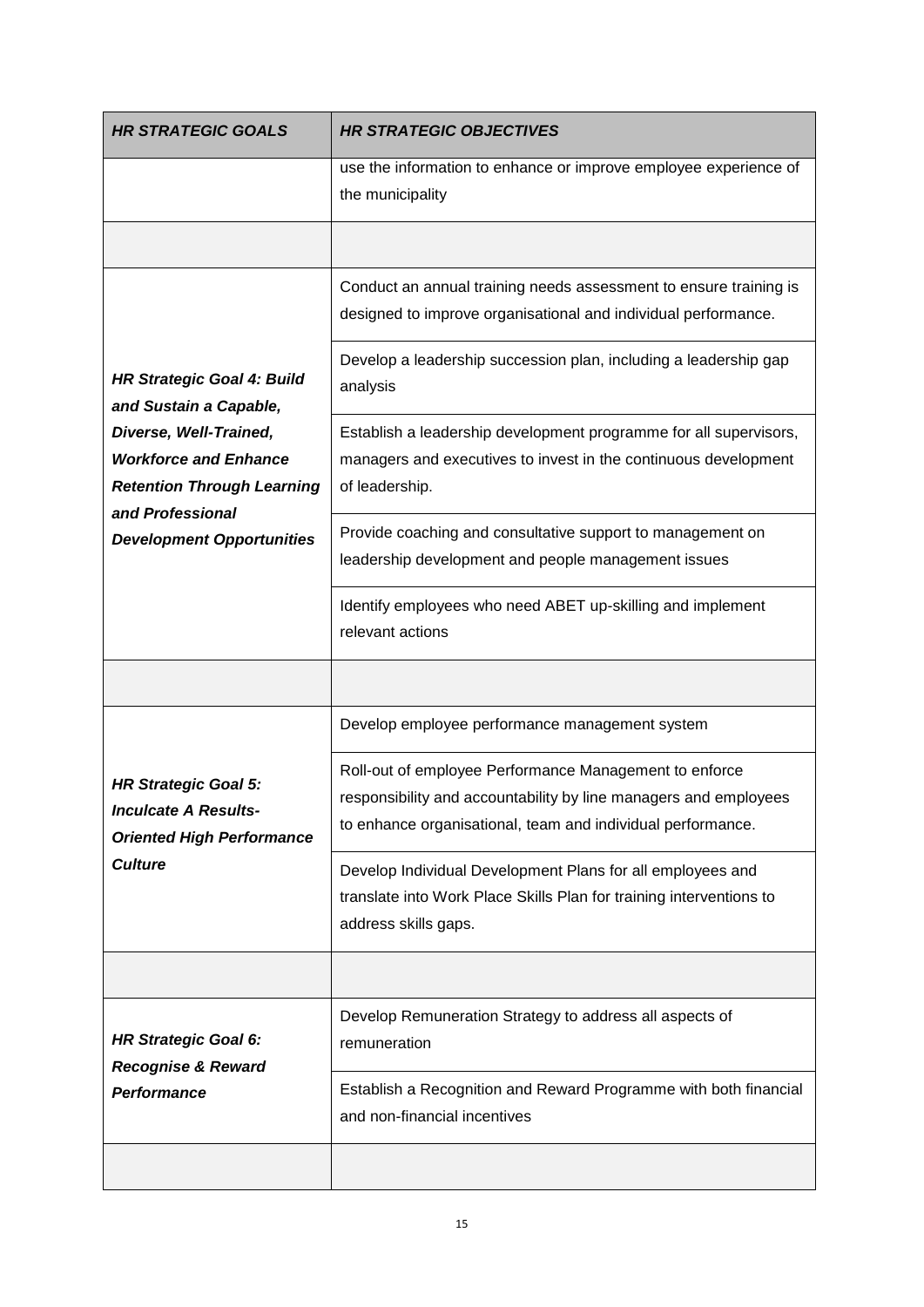| <b>HR STRATEGIC GOALS</b>                                                                      | <b>HR STRATEGIC OBJECTIVES</b>                                                                                                                                                               |  |
|------------------------------------------------------------------------------------------------|----------------------------------------------------------------------------------------------------------------------------------------------------------------------------------------------|--|
|                                                                                                | Conduct a review of HR Policies, SOPs and Processes as and<br>when required, ensuring alignment to legislative requirements and<br>best practice                                             |  |
| <b>HR Strategic Goal 7: Sound</b><br><b>Employee Relations &amp;</b><br><b>Human Resources</b> | Capacitate line management \supervisors through coaching and<br>continuous training on grievances and disciplinary matters so that<br>these are used as corrective and not punitive measures |  |
| Governance                                                                                     | Establish Employee Forums to educate and up-skill employees on<br>labour related matters                                                                                                     |  |
|                                                                                                | Develop an effective Workplace Diversity, Transformation and OHS<br>Programme                                                                                                                |  |
|                                                                                                |                                                                                                                                                                                              |  |
| <b>HR Strategic Goal 8:</b><br><b>Comprehensive Employee</b><br><b>Wellness Programme</b>      | Develop Employee Wellness Strategy and Plan                                                                                                                                                  |  |
|                                                                                                |                                                                                                                                                                                              |  |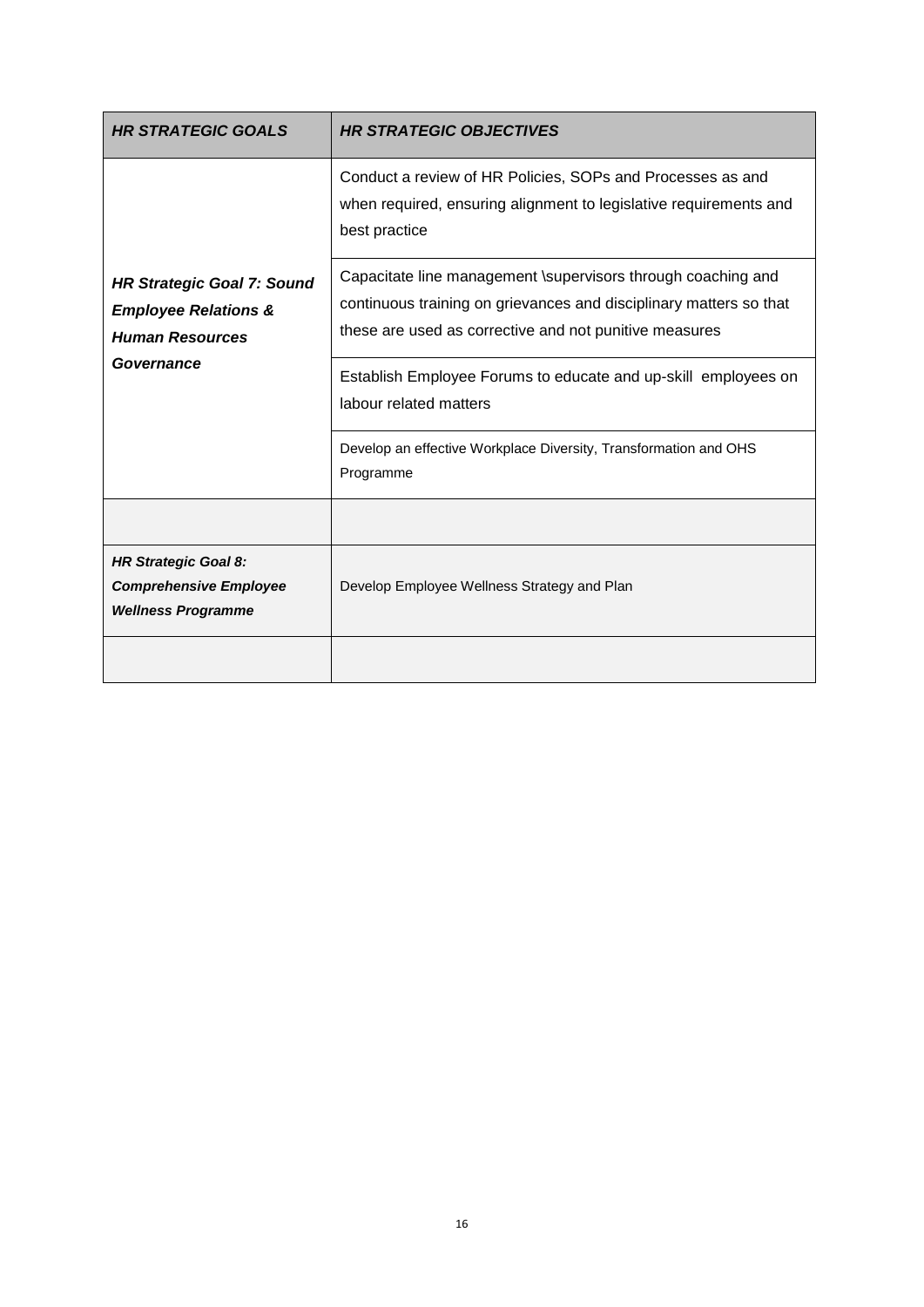### <span id="page-16-0"></span>**8. NEW HR STRETEGIC PARTNERSHIP MODEL**

One of the weaknesses of the current human resources unit is that it is transactional, administrative and reactive in nature. In order to be a credible partner in the process of service delivery in the future, HR will need to focus less on the 'what' it is doing and more on 'what is being delivered.' This will require HR to adopt a less inward focus on what is happening within HR, and more of an outward focus to understanding what is worrying service delivery line managers and helping leaders in the municipality to reach their goals. In essence HR must realise and make the connection between what it does, and how this has meaningful strategic and delivery enhancement impact for the municipality.

In repositioning itself as a strategic partner to the municipality, the Human Resource unit needs to adopt a service model which will improve the service level of its performance. The diagram below illustrates how HR should transform from an administrative function to a strategic business partner. As the diagram below indicates, the achievement of this increase in relevance requires a shift from a primary administrative focus, to one that is more strategic and consultative.



#### **Figure 2: New HR Strategic Partnership Model**

This new HR Strategic Partnership Model challenges the current adminsitrative roles and ensure that administration is just but one of the functions of HR services. The model promises to execute the HR mandate by means of the following roles: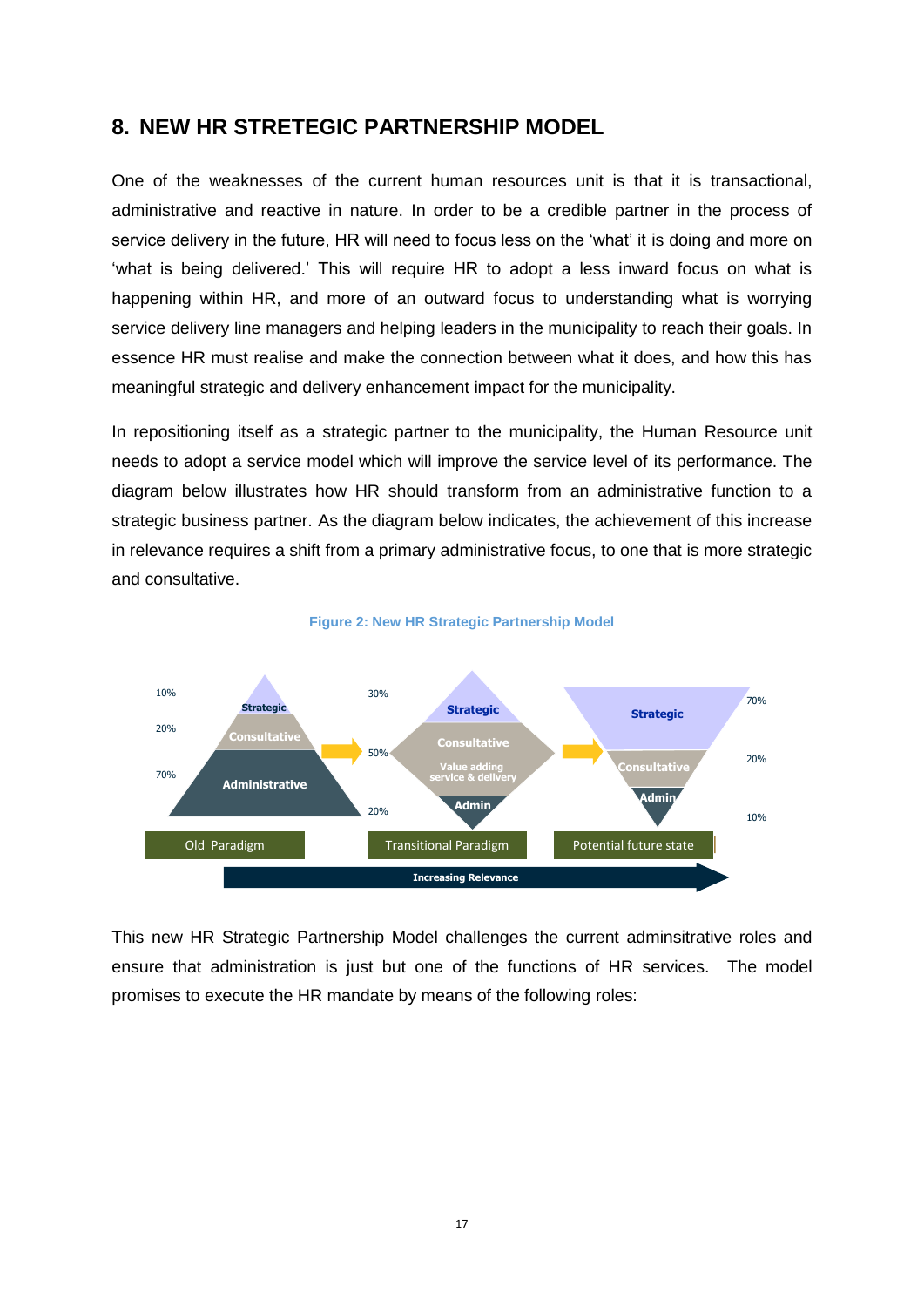#### **Table 4: HR Role**

| <b>Business Partner Role</b>                                                                                                                                                                                                                                      |                                                                                                                                                                                                                                                                                                                                                                                                                                                                                                                                                             |  |  |  |
|-------------------------------------------------------------------------------------------------------------------------------------------------------------------------------------------------------------------------------------------------------------------|-------------------------------------------------------------------------------------------------------------------------------------------------------------------------------------------------------------------------------------------------------------------------------------------------------------------------------------------------------------------------------------------------------------------------------------------------------------------------------------------------------------------------------------------------------------|--|--|--|
| <b>Purpose:</b>                                                                                                                                                                                                                                                   | <b>Activities</b>                                                                                                                                                                                                                                                                                                                                                                                                                                                                                                                                           |  |  |  |
| To strategically map and drive HR<br>practices in line with municipality's<br>objectives                                                                                                                                                                          | Drive the development and implementation of HRM &<br>$\blacksquare$<br><b>HRD Strategy</b><br>Manage key HR Stakeholders<br>٠<br>Analyse trends and submit reports on HR information to<br>٠<br>all stakeholders<br>Manage and develop subordinates<br>٠<br>Coordinate HR functional issues in line with business<br>٠<br>unit requirements<br>Keep abreast of best practice within the sector<br>٠<br>Advise Executive Management on HR risks that affect<br>٠<br>service delivery and propose mitigation actions                                          |  |  |  |
| <b>Administrator Role</b>                                                                                                                                                                                                                                         |                                                                                                                                                                                                                                                                                                                                                                                                                                                                                                                                                             |  |  |  |
| <b>Purpose:</b>                                                                                                                                                                                                                                                   | <b>Activities</b>                                                                                                                                                                                                                                                                                                                                                                                                                                                                                                                                           |  |  |  |
| To provide HR administrative support<br>to the Municipality                                                                                                                                                                                                       | HR administration<br>$\blacksquare$<br>Maintain Human Resources Information System<br>٠<br>Provide general support in coordinating key HR<br>٠<br>initiatives<br>Coordinate and administer HR queries<br>٠<br>Provide 'walk-in support' for relevant HR services<br>٠                                                                                                                                                                                                                                                                                       |  |  |  |
| <b>Specialist Role</b>                                                                                                                                                                                                                                            |                                                                                                                                                                                                                                                                                                                                                                                                                                                                                                                                                             |  |  |  |
| <b>Purpose:</b>                                                                                                                                                                                                                                                   | <b>Activities</b>                                                                                                                                                                                                                                                                                                                                                                                                                                                                                                                                           |  |  |  |
| To provide high level support and<br>advise to line management regarding<br>organisational<br>development<br>and<br>transformational issues<br>To ensure delivery on HR objectives<br>through the attraction, retention and<br>maintenance of competent employees | Execution of the HR objectives through various<br>٠<br>programmes<br>Resource business units with the required employees<br>٠<br>٠<br>Ensure compliance and foster sound HR legislation and<br>corporate governance<br>Design and implement training plans to develop<br>٠                                                                                                                                                                                                                                                                                  |  |  |  |
| <b>Change Catalyst Role</b>                                                                                                                                                                                                                                       | organisational skills levels                                                                                                                                                                                                                                                                                                                                                                                                                                                                                                                                |  |  |  |
| <b>Purpose:</b>                                                                                                                                                                                                                                                   | <b>Activities</b>                                                                                                                                                                                                                                                                                                                                                                                                                                                                                                                                           |  |  |  |
| To provide high level support and                                                                                                                                                                                                                                 |                                                                                                                                                                                                                                                                                                                                                                                                                                                                                                                                                             |  |  |  |
| advise to line management regarding<br>organisational<br>development<br>and<br>transformational issues                                                                                                                                                            | ٠<br>Manage transformation within the municipality<br>$\blacksquare$<br>Develop a communication plan to actively raise the<br>level of awareness in the executive team in respect of<br>strategic HR issues and opportunities<br>Drive development of a culture and value system which<br>٠<br>best supports the municipal vision and objectives<br>Establish formal change management programme and<br>٠<br>practices<br>Develop change management capability at all levels of<br>٠<br>the municipality and embed changes in work practices<br>and culture |  |  |  |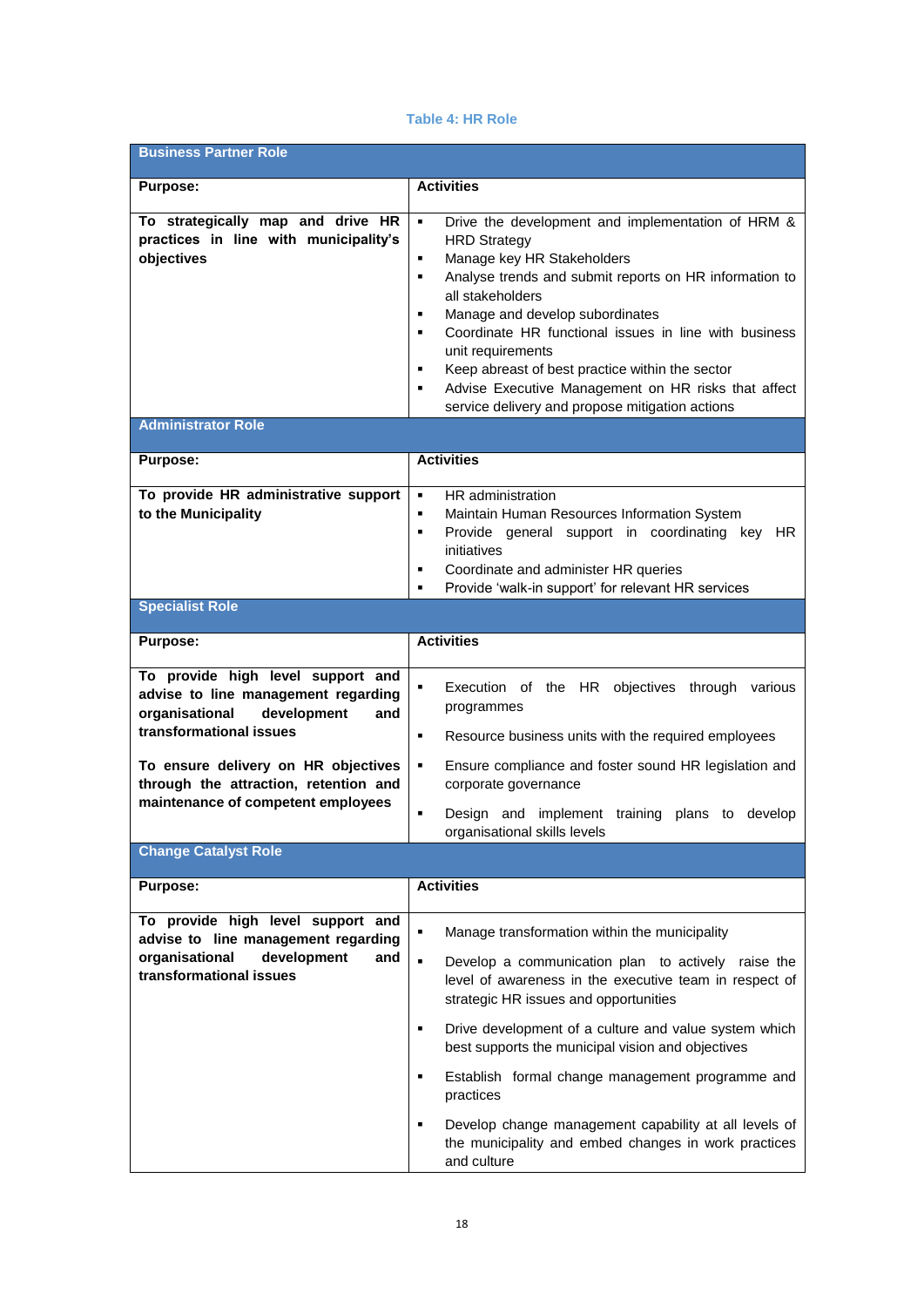| ٠              | Facilitate the development and implementation of<br>improvement initiatives to enhance the municipality's<br>strategic delivery capability |
|----------------|--------------------------------------------------------------------------------------------------------------------------------------------|
| $\blacksquare$ | individual<br>municipal<br>Analyse<br>and<br>competency<br>requirements                                                                    |
| ٠              | Support and coach line functions during change projects                                                                                    |
| ٠              | Support strategic initiatives and make sure they happen                                                                                    |
| ٠              | Mediate over issues that arise during change initiatives                                                                                   |
| ٠              | Act as a catalyst and driver of change                                                                                                     |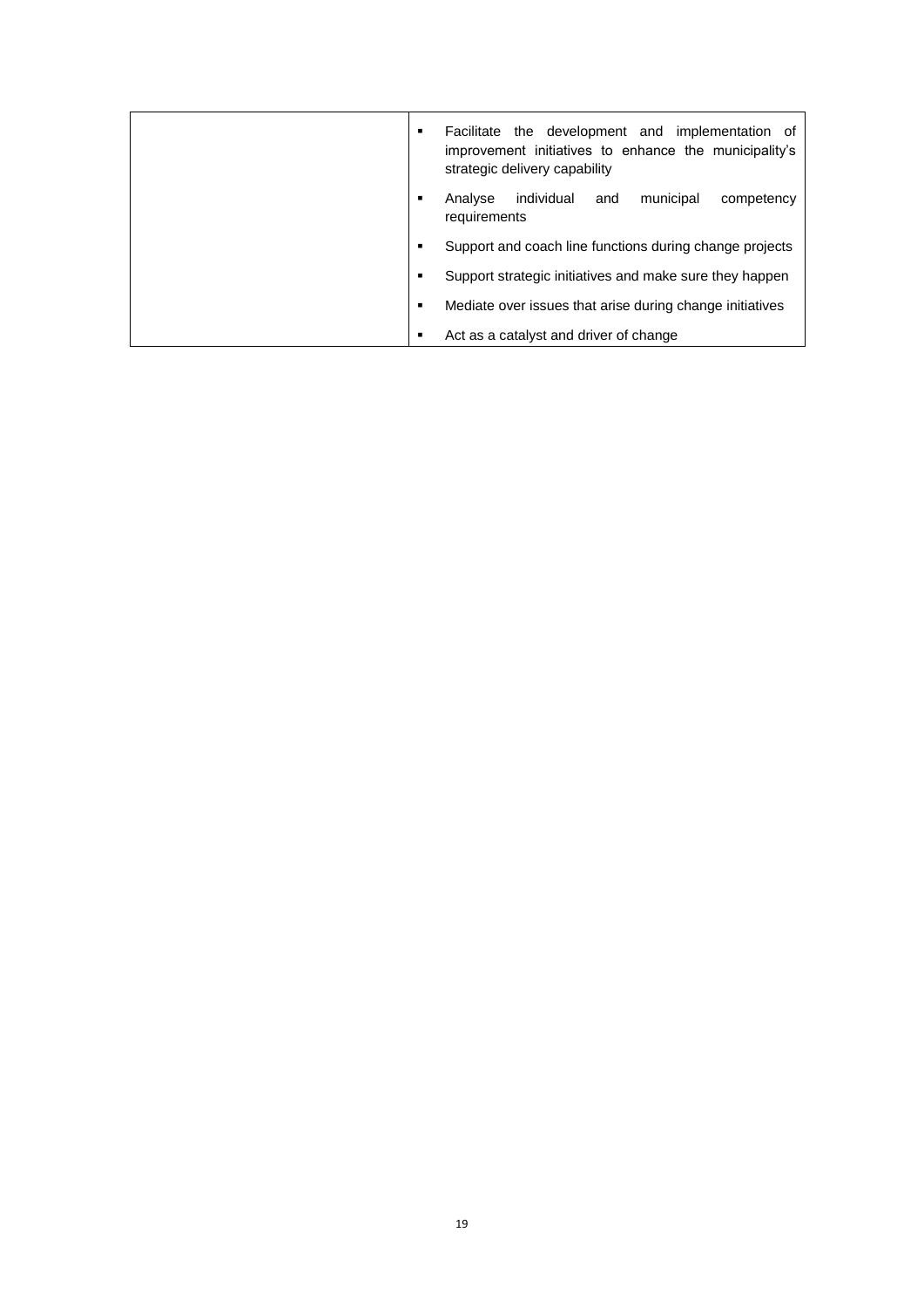### **DOCUMENT MANAGEMENT**

| <b>Document Name</b>  | <b>HRM &amp; HRD Strategy</b> |
|-----------------------|-------------------------------|
| Owner                 | Human Capital                 |
| Version               | 2                             |
| <b>Effective Date</b> | 1 July 2019                   |
| <b>Approval Date</b>  |                               |

## *COMPILEDBY:*

| <b>NJ Rabotapi</b>  | <b>Acting Manager: HC</b>      | <b>Signature</b> | <b>Date</b> |
|---------------------|--------------------------------|------------------|-------------|
| <b>APPROVED BY:</b> |                                |                  |             |
| H Bredenkamp        | <b>Executive Director: CSS</b> | <b>Signature</b> | <b>Date</b> |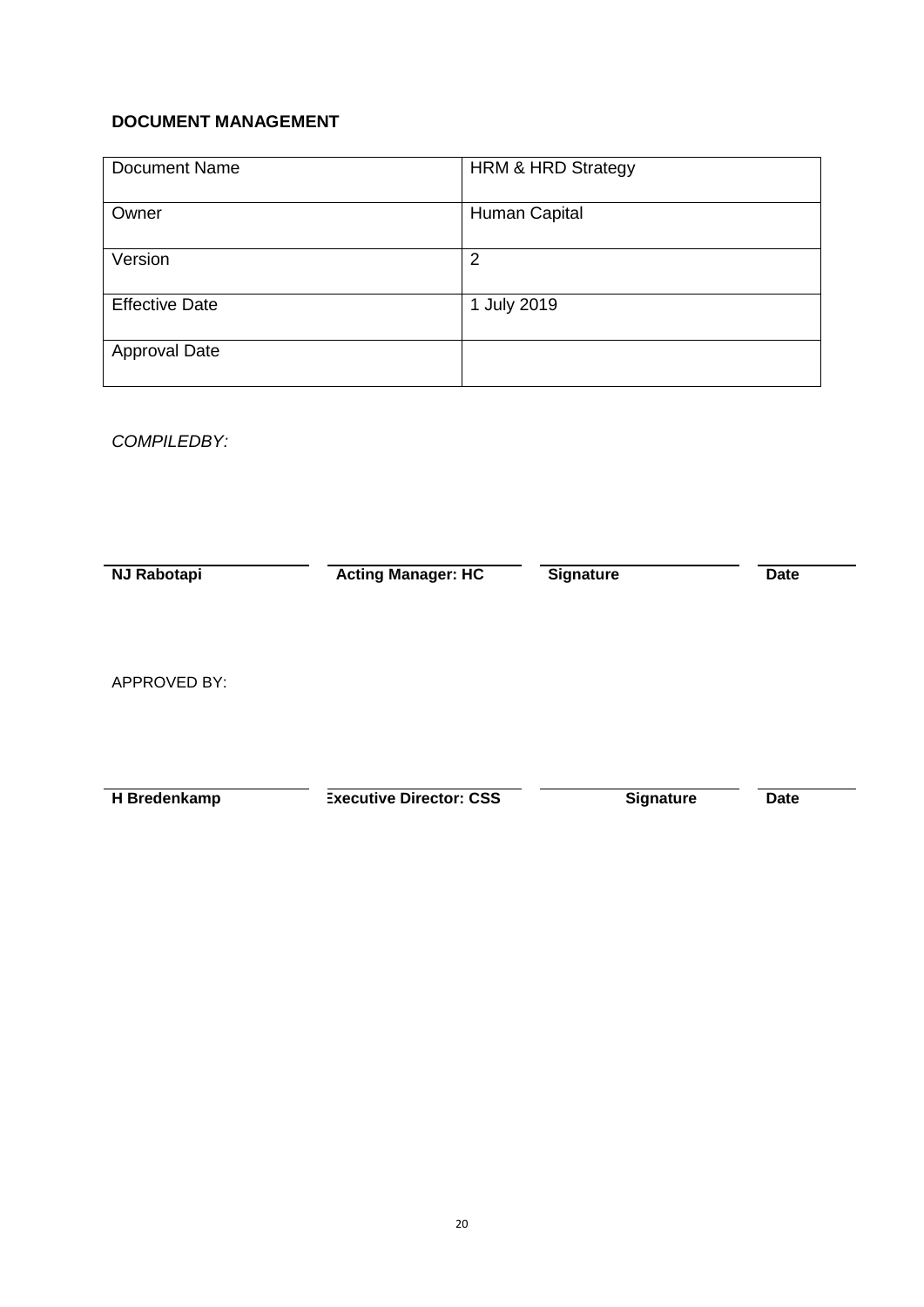## **TABLE OF CONTENTS**

| 1.              |  |
|-----------------|--|
| 2.              |  |
| 3.              |  |
| $\mathbf{4}$    |  |
| 4.1             |  |
| 4.2             |  |
| 4.3             |  |
| 4.4             |  |
| 4.5             |  |
| 5.              |  |
| 6.              |  |
| 6.1             |  |
| 6.2             |  |
| 7.              |  |
| 7.1             |  |
| 7.2             |  |
| 7.3             |  |
| 8.              |  |
|                 |  |
| 9.              |  |
| 10 <sub>1</sub> |  |
| 11.             |  |
| 12.             |  |
| 4.6             |  |
| 4.7             |  |
| 4.8             |  |
| 4.9             |  |
| 4.10            |  |
| 13.             |  |
| 14.             |  |
| 6.3             |  |
| 6.4             |  |
| 15.             |  |
| 7.4             |  |
| 7.5             |  |
| 7.6             |  |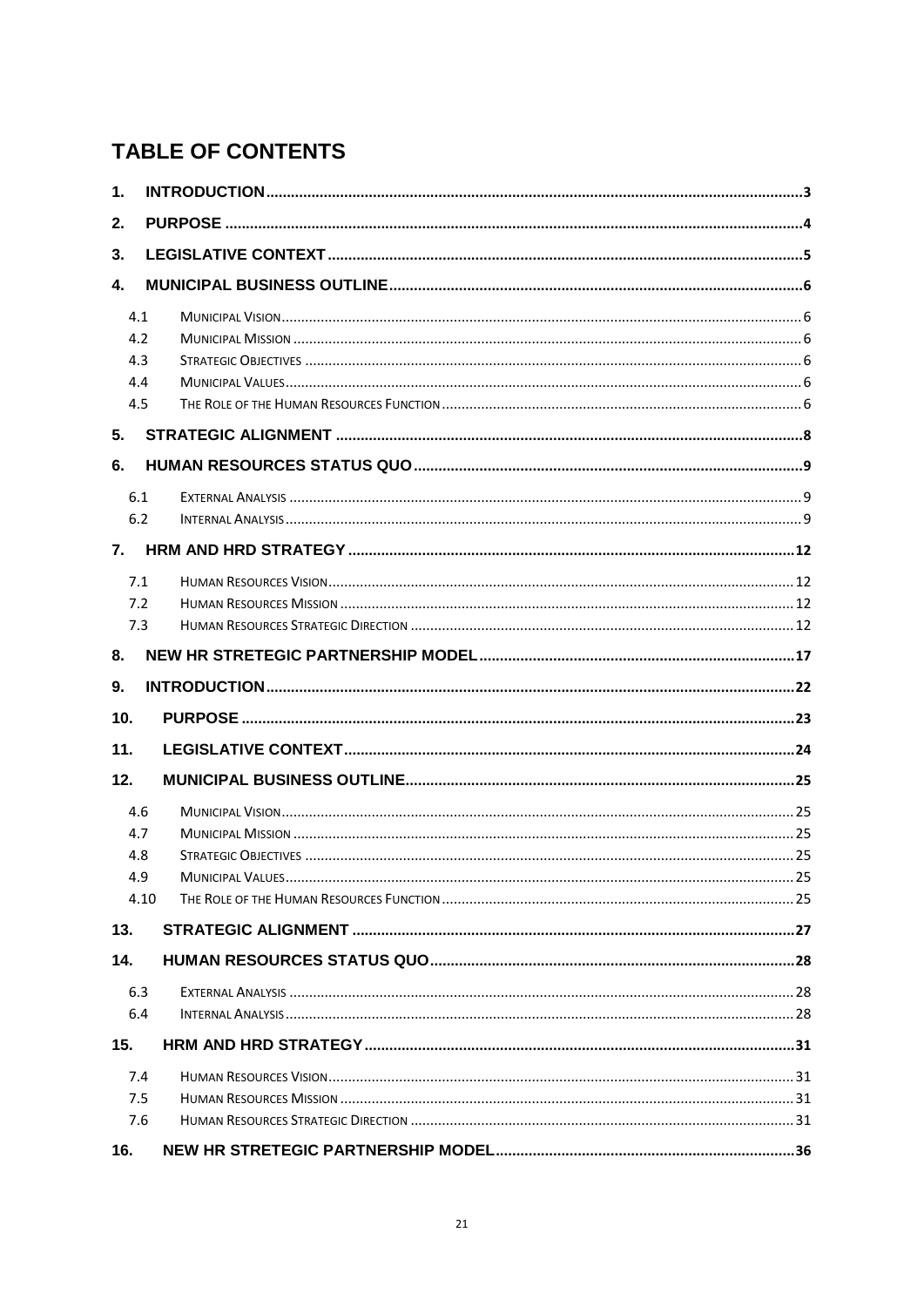## <span id="page-21-0"></span>**9. INTRODUCTION**

Human resources are the most important, and the most expensive, resource that the municipality has. Hence, it is vital that it makes optimum use of this resource. The municipality needs to have the right number, the right competencies and the most appropriate organisational and functional spread of human resources, as well as well functioning systems and structures that allow it to be effective and efficient. The need for these resources will change over time as priorities and budget limitations change, and hence we need to update our Human Resource Management and Human Resource Development Strategy every year to keep it relevant.

The Human Resource Management and Human Resource Development Strategy outline the intentions of the Municipality in relation to how it should manage its human capital. It deals with:

- Planning the municipal workforce in totality;
- Developing a capable and skilled workforce that is striving towards service excellence;
- Setting guidelines to strengthen leadership and develop human capital by attracting, retaining scarce, valued and critically required skills for the Municipality.

In line with the above, the Human Resource Management Strategy are aimed at:

- Ensuring that the municipality has the right number and composition of employees with the right competencies, in the right places, to deliver on the municipality's mandate and achieve its strategic goals and objectives;
- Ensuring that the municipality makes optimum use of human resources and anticipates and manages surpluses and shortages of staff;
- Ensuring that the municipality's employees are suitably skilled and competent to add value to the municipality in delivering sustainable solutions, advice and capacity building to the municipality.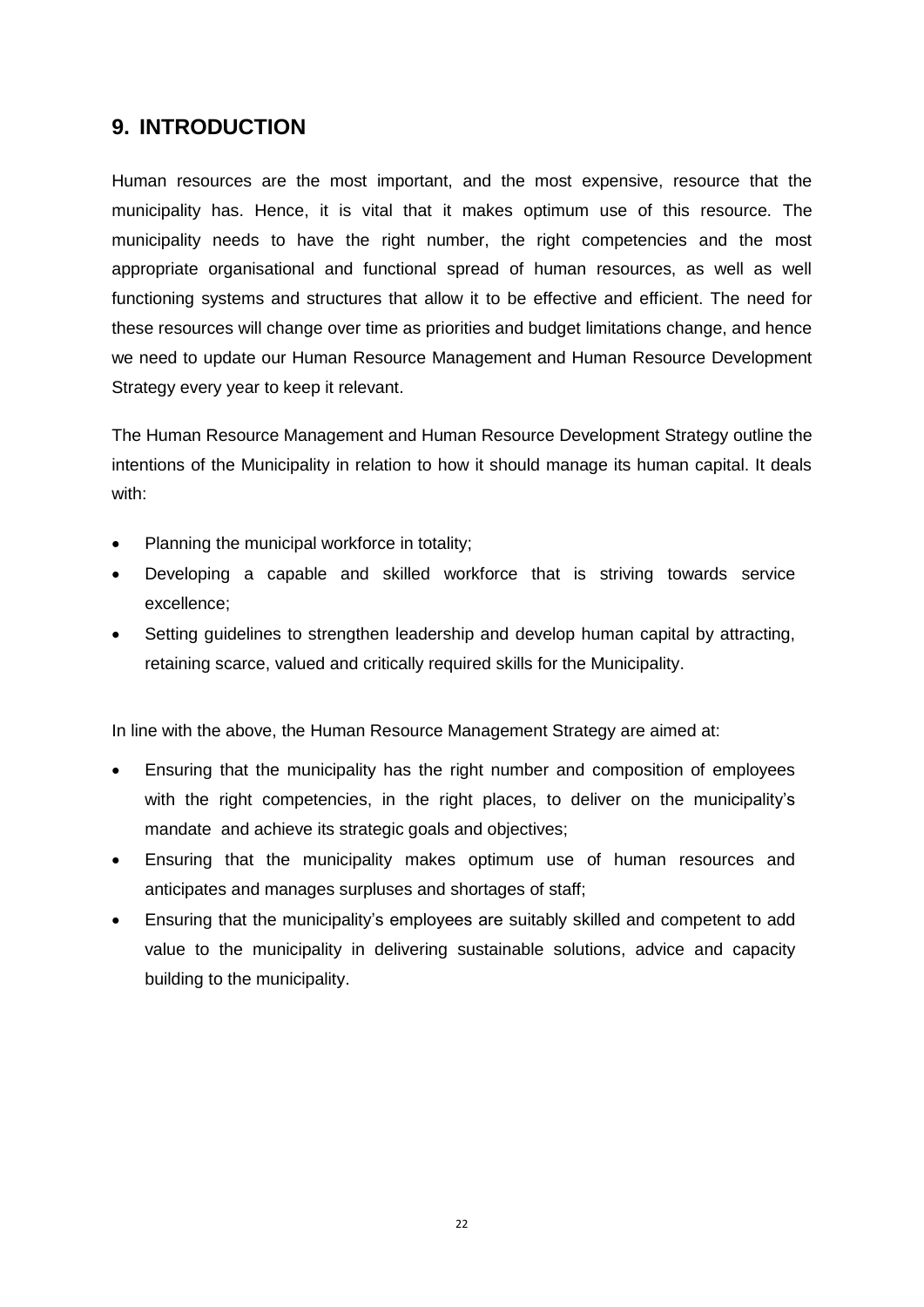## <span id="page-22-0"></span>**10. PURPOSE**

The purpose of this HRM & HRD Strategy is to outline key interventions to be undertaken by the municipality in ensuring that it has the right number of people, with the right composition and with the right competencies, in the right places to enable it to deliver on the mandates and achieve its strategic goals and objectives. HR strategic planning is about determining the demand and supply of employees that are critical to achieving strategic objectives, analysing the gap between the demand and supply and developing a plan that seeks to close the gap.

In order to ensure that the municipality makes the best possible use of its resources to attain its commitments and programme objectives set out in the IDP,SDBIPs and Strategic Plan, the municipality needs to have in place a well-structured HRM & HRD Strategy and Implementation Plan. This strategy informs the decision-makers on the three critical issues:

- current *supply* of human resources;
- human resources *demand*, as well as
- Prioritised and *strategic HR actions* to be taken.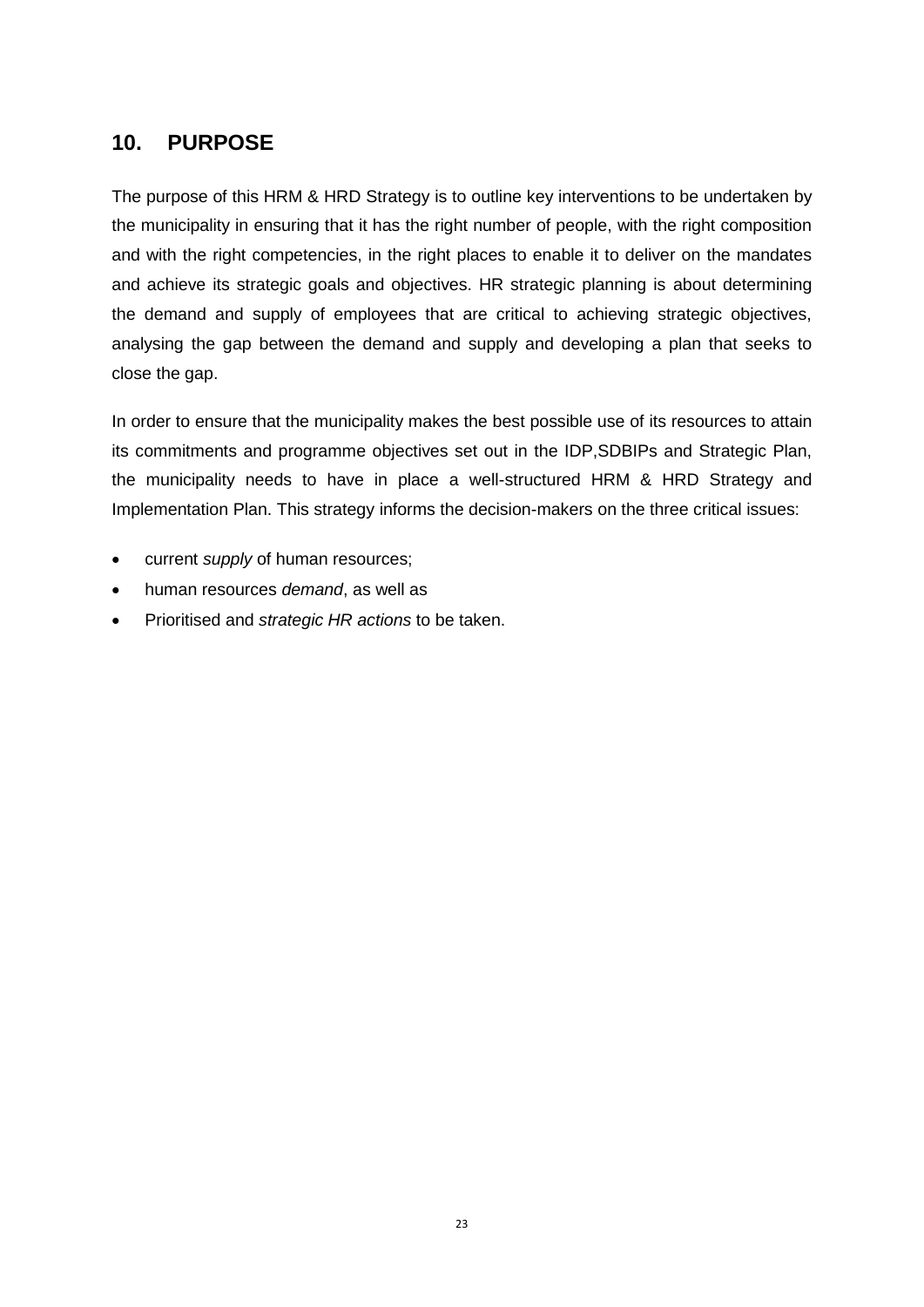## <span id="page-23-0"></span>**11. LEGISLATIVE CONTEXT**

It is also vital to ensure that the integrated HRM & HRD Strategy and Implementation Plan further address the key requirements of a wide range of legislation. Current legislation governing human resources management and human resources development planning within the local government sector is listed below:

- The Constitution of the Republic of South Africa.
- Municipal Systems Act
- Municipal Structures Act
- Municipal Demarcation Act
- Municipal Finance Management Act, 1999
- Treasury Regulations, 2002
- Employment Equity Act, 1998
- Labour Relations Act, 1995
- **Basic Conditions of Employment Act, 1997**
- Skills Development Act, 1998
- Skills Development Levies Act, 1999
- South African Qualifications Authority Act, 1995
- Occupational Health and Safety Act
- Compensation for Occupational Injuries and Diseases Act, 1993
- Medical Schemes Act 1998
- SADC Code of Good Practice on HIV/AIDS
- ILO Code of Practice on HIV/AIDS in the world of work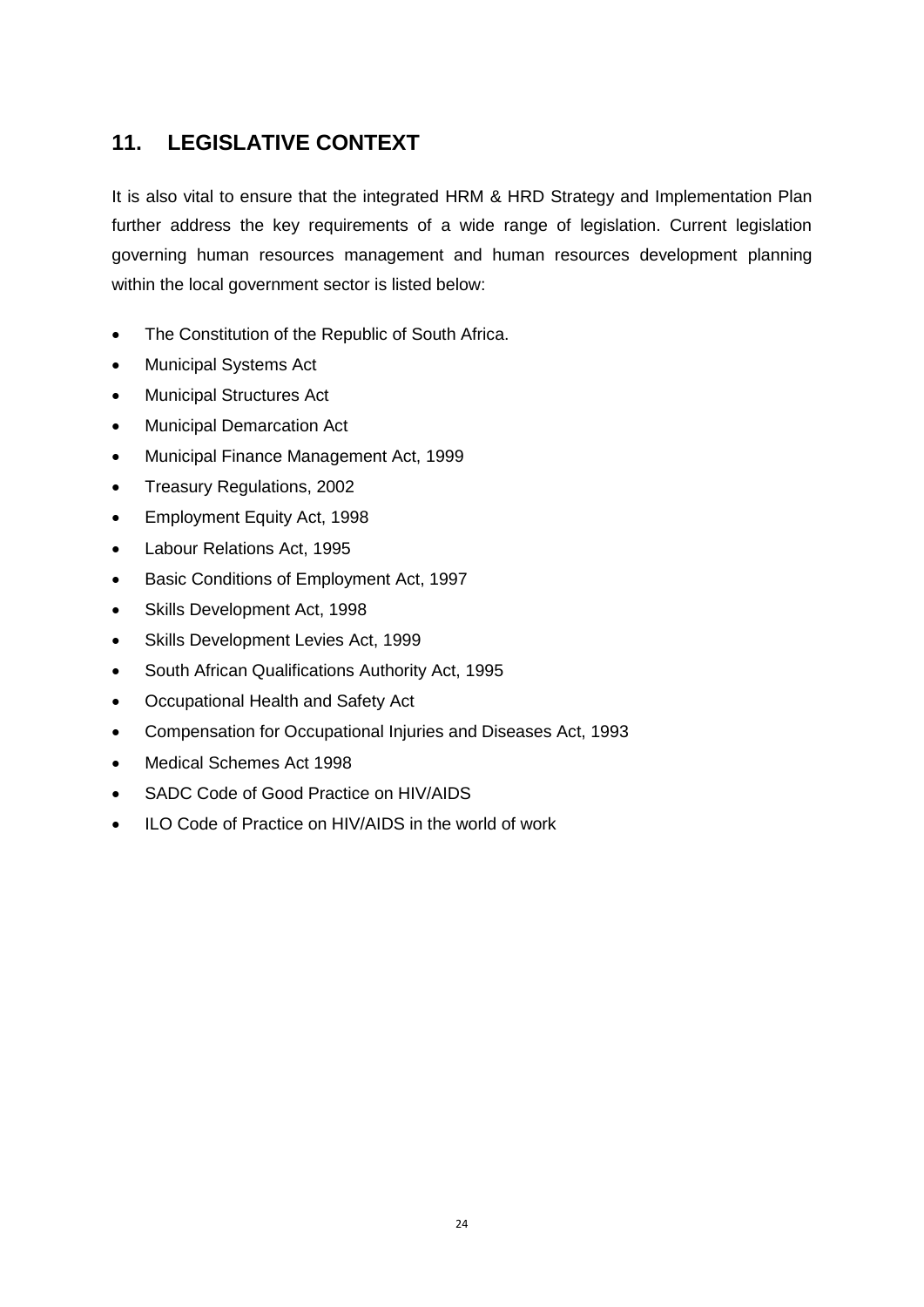## <span id="page-24-0"></span>**12. MUNICIPAL BUSINESS OUTLINE**

## <span id="page-24-1"></span>**4.6 Municipal Vision**

The municipality's vision states as *"A prosperous, Sustainable and Community-oriented City"*

## <span id="page-24-2"></span>**4.7 Municipal Mission**

The mission of the municipality is ""*To provide quality services to our community through accountable governance".*

## <span id="page-24-3"></span>**4.8 Strategic Objectives**

The following objectives have been identified towards realising the vision of the municipality:

- To provide an integrated spatial development framework for sustainable development
- To ensure the provision of basic services
- To promote local economic and social development
- To ensure good governance and public participation
- To ensure financial viability and management
- To ensure municipal transformation and organisation development

## <span id="page-24-4"></span>**4.9 Municipal Values**

The values governing the way the municipality operates are:

- Integrity
- Accountable
- Committed
- Teamwork
- Proactive
- **Service excellence.**

## <span id="page-24-5"></span>**4.10 The Role of the Human Resources Function**

The role of the human resource unit  $\iota$  function within the municipality is as follows: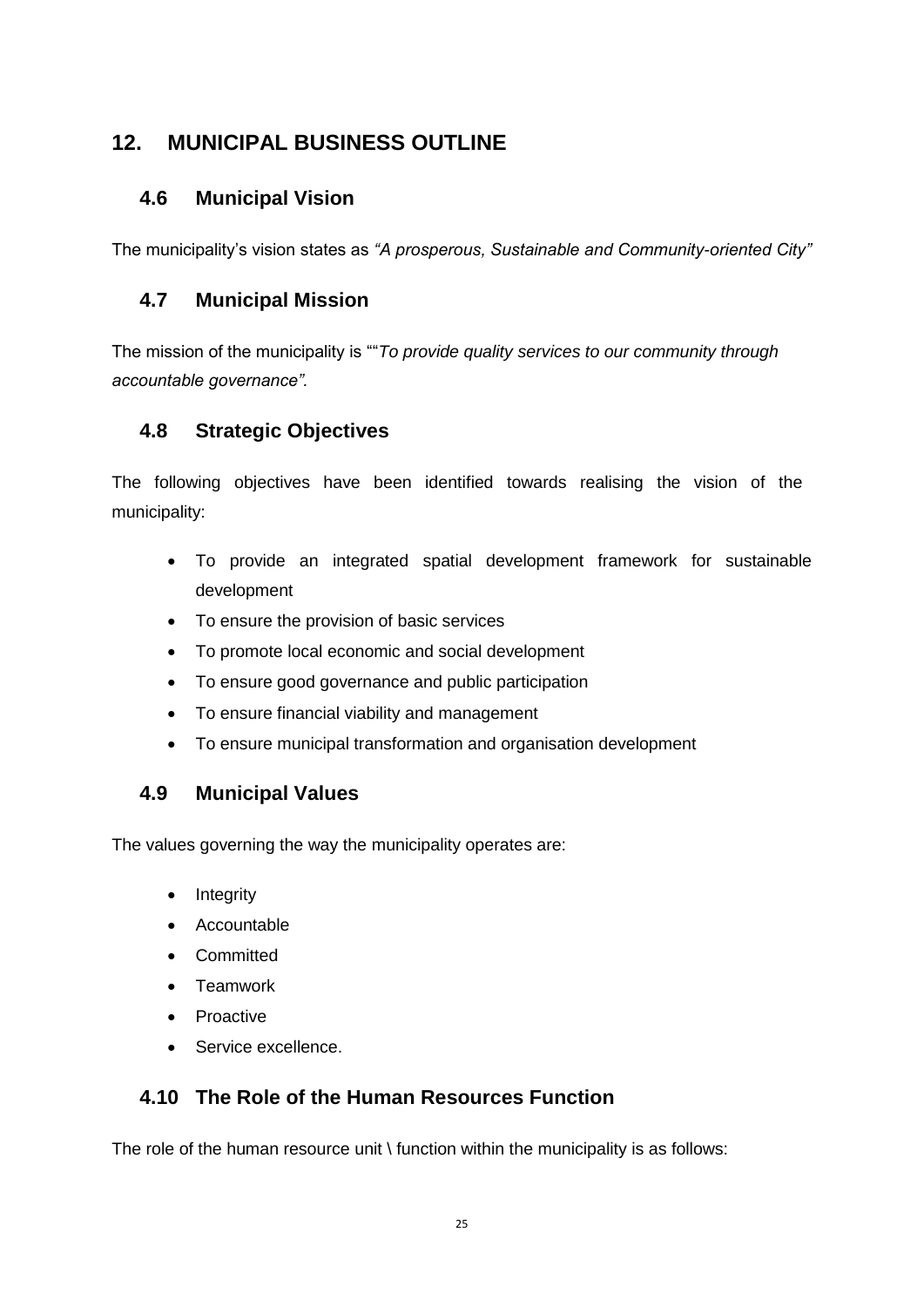- Planning the municipal workforce in totality;
- Developing a capable and skilled workforce that is striving towards service excellence;
- Setting quidelines to strengthen leadership and develop human capital by attracting, retaining scarce, valued and critically required skills for the municipality.

In line with the above, the HR unit is responsible for ensuring that the municipality:

- has the right number and composition of employees with the right competencies, in the right places, to deliver on the Municipality's mandate and achieve its strategic goals and objectives;
- makes optimum use of human resources and anticipates and manages surpluses and shortages of staff;
- has a suitably skilled and competent workforce to add value to municipality in delivering sustainable solutions, advice and capacity building to the municipality in the following areas:
	- Human resource planning
	- Equal employment opportunity
	- Staffing (recruitment and selection)
	- Compensation and benefits
	- Employee and labor relations
	- Health, safety, and security
	- Human resource development
	- Organization and job design
	- Performance management/ performance appraisal systems
	- Research and information systems
	- Training and development (T&D)
	- Organisational development
	- Career development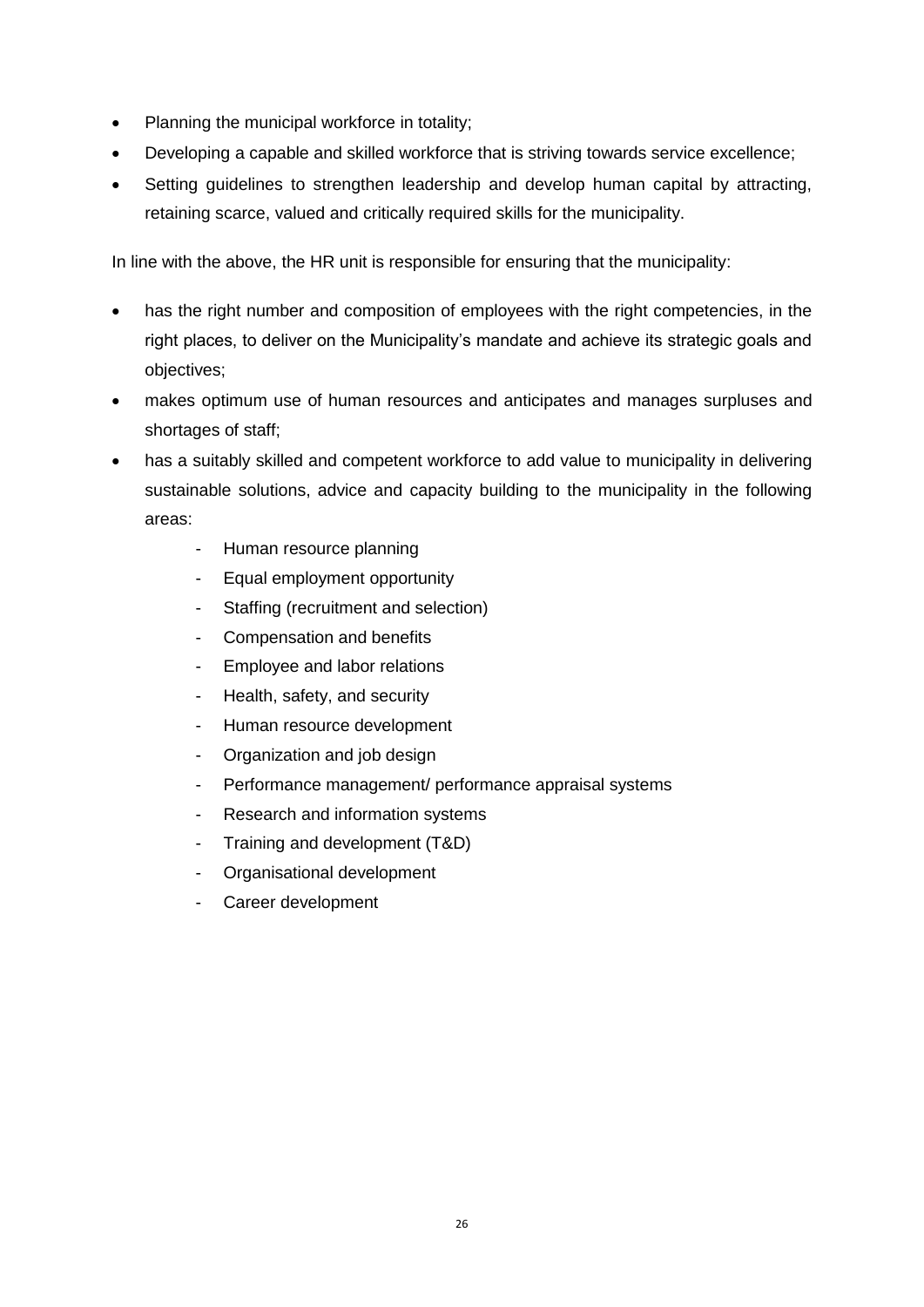## <span id="page-26-0"></span>**13. STRATEGIC ALIGNMENT**

### **Table 5: Municipal IDP Objectives**

| #       |         | <b>IDP Strategic Goals and Objectives</b>                                          |  |  |  |  |
|---------|---------|------------------------------------------------------------------------------------|--|--|--|--|
| 7.      |         | To provide an integrated spatial development framework for sustainable development |  |  |  |  |
|         | $\circ$ | Land use management                                                                |  |  |  |  |
|         | $\circ$ | Spatial planning                                                                   |  |  |  |  |
|         | $\circ$ | Human settlements management                                                       |  |  |  |  |
|         | $\circ$ | Infrastructure master planning                                                     |  |  |  |  |
|         | $\circ$ | Environmental management                                                           |  |  |  |  |
|         | $\circ$ | Rural development planning                                                         |  |  |  |  |
| 8.      |         | To ensure the provision of basic services                                          |  |  |  |  |
|         | $\circ$ | Physical infrastructure                                                            |  |  |  |  |
|         | $\circ$ | Municipal services                                                                 |  |  |  |  |
| 9.      |         | To promote local economic and social development                                   |  |  |  |  |
|         | $\circ$ | Economic development                                                               |  |  |  |  |
|         | $\circ$ | Social development                                                                 |  |  |  |  |
|         | $\circ$ | Rural development                                                                  |  |  |  |  |
|         |         | 10. To ensure good governance and public participation                             |  |  |  |  |
|         | $\circ$ | Corporate governance                                                               |  |  |  |  |
|         | $\circ$ | Broaden local democracy                                                            |  |  |  |  |
|         | $\circ$ | Local government accountability                                                    |  |  |  |  |
|         |         | 11. To ensure financial viability and management                                   |  |  |  |  |
|         |         | Financial viability<br>a.                                                          |  |  |  |  |
|         |         | Financial management<br>b.                                                         |  |  |  |  |
| $12.$ . |         | To ensure municipal transformation and organisation development                    |  |  |  |  |
|         | $\circ$ | Business management / leadership                                                   |  |  |  |  |
|         |         | Strategic positioning (policies, structures, strategic planning, operational<br>٠  |  |  |  |  |
|         |         | planning, focus on core business)                                                  |  |  |  |  |
|         |         | Organizational culture<br>٠                                                        |  |  |  |  |
|         |         | Stakeholder relations management / communication<br>٠                              |  |  |  |  |
|         |         | Business performance management<br>٠                                               |  |  |  |  |
|         | $\circ$ | Resource management                                                                |  |  |  |  |
|         |         | Human resource management<br>٠                                                     |  |  |  |  |
|         |         | ICT management<br>٠                                                                |  |  |  |  |
|         |         | Record / knowledge management<br>٠                                                 |  |  |  |  |
|         |         | Asset management                                                                   |  |  |  |  |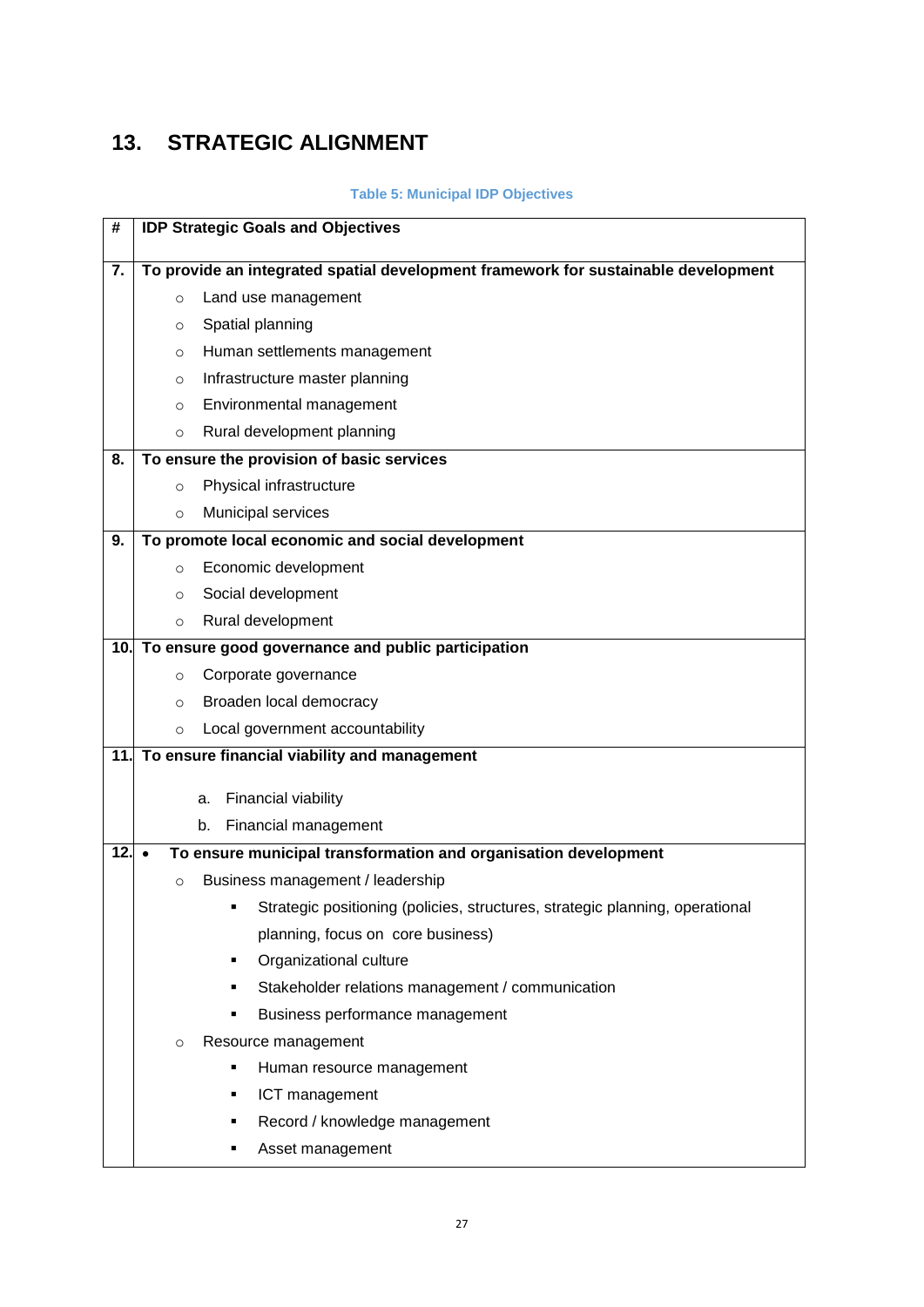## <span id="page-27-0"></span>**14. Human Resources Status Quo**

### <span id="page-27-1"></span>**6.3 External Analysis**

The municipality recognises the economic, social and political environment (within South Africa) that exists and operates within. Factors with significant implications for the municipality human capital management relate mainly to the following key factors:

### **Demographics of the region**

The municipality seeks to ensure that its workforce, to the greatest extent possible, is a reflection of the South African population demographics. The municipality will continue to analyse and remove the systemic organisational barriers to designated groups' advancement and encourage diversity within all levels. Consistent review and update of the Employment Equity Plan and Employment Equity Strategies become vital in ensuring a diverse workforce.

### **Skills mobility**

 $\Box$  There are significant challenges in maintaining high levels of productivity in a skills constrained economic climate where mobility of skilled professionals skews a demand supply and inflates salaries at all professional levels.

#### **Fierce talent competition in the market**

 $\Box$  Recruiting and retaining high quality employees at a time of significant competition from similar institutions nationally, poses a further challenge. A comprehensive approach to personal and professional development is necessary so that the municipality can create the career opportunities and reward structures that contribute to ongoing job satisfaction and, hence, retention.

### <span id="page-27-2"></span>**6.4 Internal Analysis**

The ultimate end result of the situation analysis is to arrive at a set of action steps that need to be taken in order to move the municipality's HRM & HRD practices, systems and process from "where they are" to "where they should be". The following tables show all the challenges identified and the proposed ideal state for all identified challenges. While the initial analysis focused on the following key areas;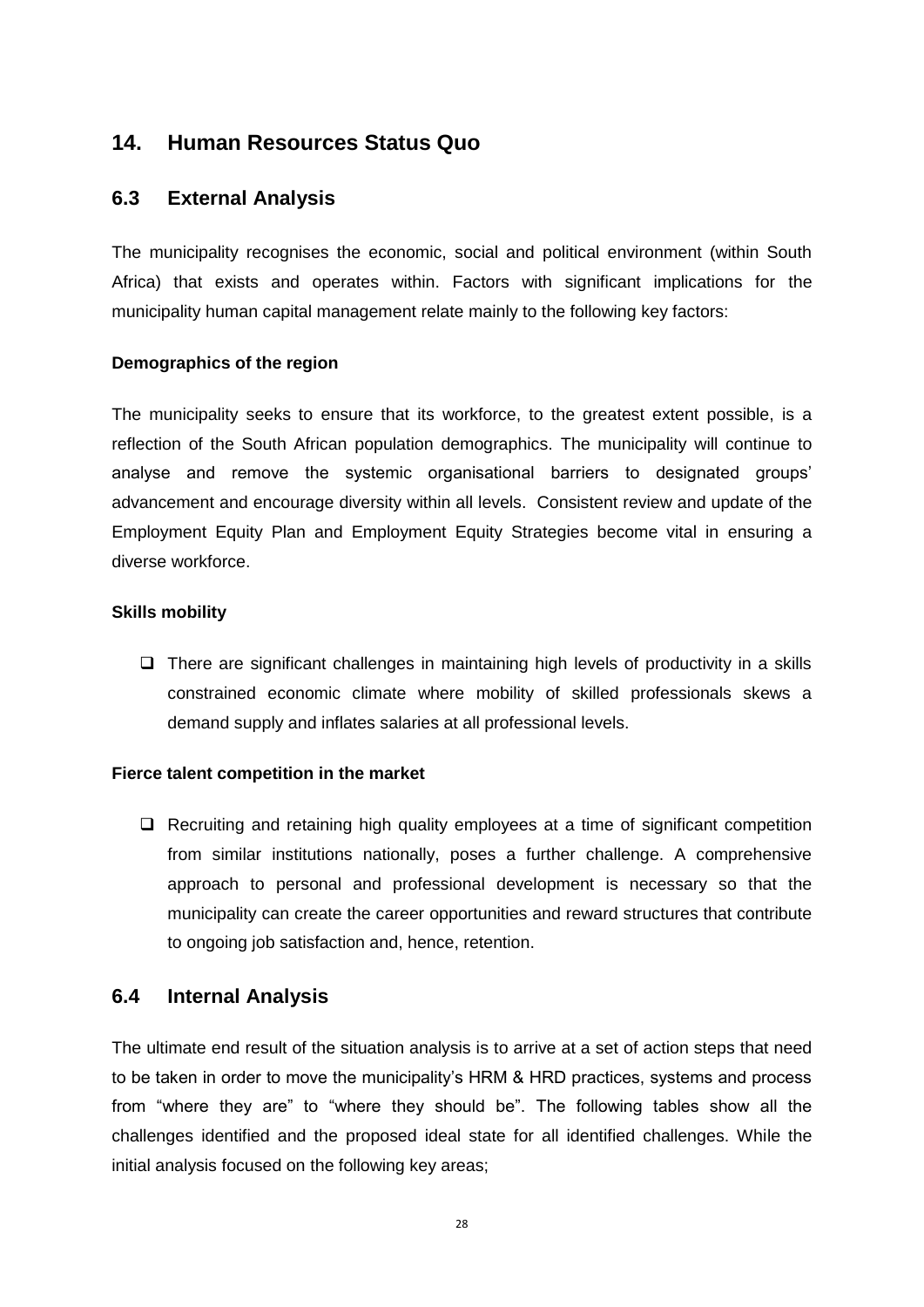- Human Resource Management and Human Resources Development
- Labour Relations
- Organisation Structure and
- Performance Management System;

There are other areas identified from other documents analysed. The desired state for each of the current challenges is highlighted in the following table:

|  |  | Table 6: Current Challenges and Ideal State |  |  |  |
|--|--|---------------------------------------------|--|--|--|
|--|--|---------------------------------------------|--|--|--|

| <b>CURRENT CHALLENGES</b>                                                                                     | <b>IDEAL STATE</b>                                                                      |  |  |
|---------------------------------------------------------------------------------------------------------------|-----------------------------------------------------------------------------------------|--|--|
| <b>HUMAN RESOURCE MANAGEMENT AND HUMAN RESOURCES DEVELOPMENT</b>                                              |                                                                                         |  |  |
| Municipal HRM & HRD strategic planning attempts are<br>constrained by lack of resources (financial and human) | Fully - fledged HRM & HRD Strategic Planning<br>Committee                               |  |  |
| Incomplete set of HRM & HRD Policies                                                                          | Complete HRM & HRD Policies Manual accompanied<br>by SOPs and Processes                 |  |  |
| Municipal HRM & HRD strategic planning processes<br>not aligned to best practices                             | Planning conducted according to DLGH Guideline and<br>best practice                     |  |  |
| No Recruitment and Retention Strategy                                                                         | Approved<br>Recruitment<br>Strategy<br>implemented<br>municipality-wide                 |  |  |
| No supply and demand forecasting processes                                                                    | Approved supply and demand forecasting processes<br>implemented across the municipality |  |  |
| <b>LABOUR RELATIONS</b>                                                                                       |                                                                                         |  |  |
| Inadequate policies and procedures to manage labour<br>relations                                              | Approved Labour Relations Policies, SOPs and<br>Processes                               |  |  |
| <b>ORGANISATIONAL STRUCTURE</b>                                                                               |                                                                                         |  |  |
| No documented HR business processes                                                                           | Approved business processes                                                             |  |  |
| <b>PERFORMANCE MANAGEMENT</b>                                                                                 |                                                                                         |  |  |
| Current PMS Policy not sufficiently customised to the<br>local government environment                         | Fully customised and relevant PMS Policy                                                |  |  |
| PMS not cascaded to lower levels \ general employees                                                          | PMS implemented to lowest level employees                                               |  |  |
| PMS not aligned to the new applicable National<br>Outcomes, CoGTA KPAs as well as KPIs                        | Alignment between municipal PMS and National<br>Outcomes, CoGTA KPAs as well as KPIs    |  |  |
| Individual Development Plans not fully implemented \<br>monitored \ regularly evaluated                       | Fully developed, monitored and evaluated Individual<br>Development Plans                |  |  |
| No evidence of the PM five point rating scale being fully<br>implemented                                      | PM five point rating scale implemented                                                  |  |  |
| Individual<br>Need<br>alignment<br>between<br>to<br>ensure                                                    | Alignment between Individual PM and Organisational                                      |  |  |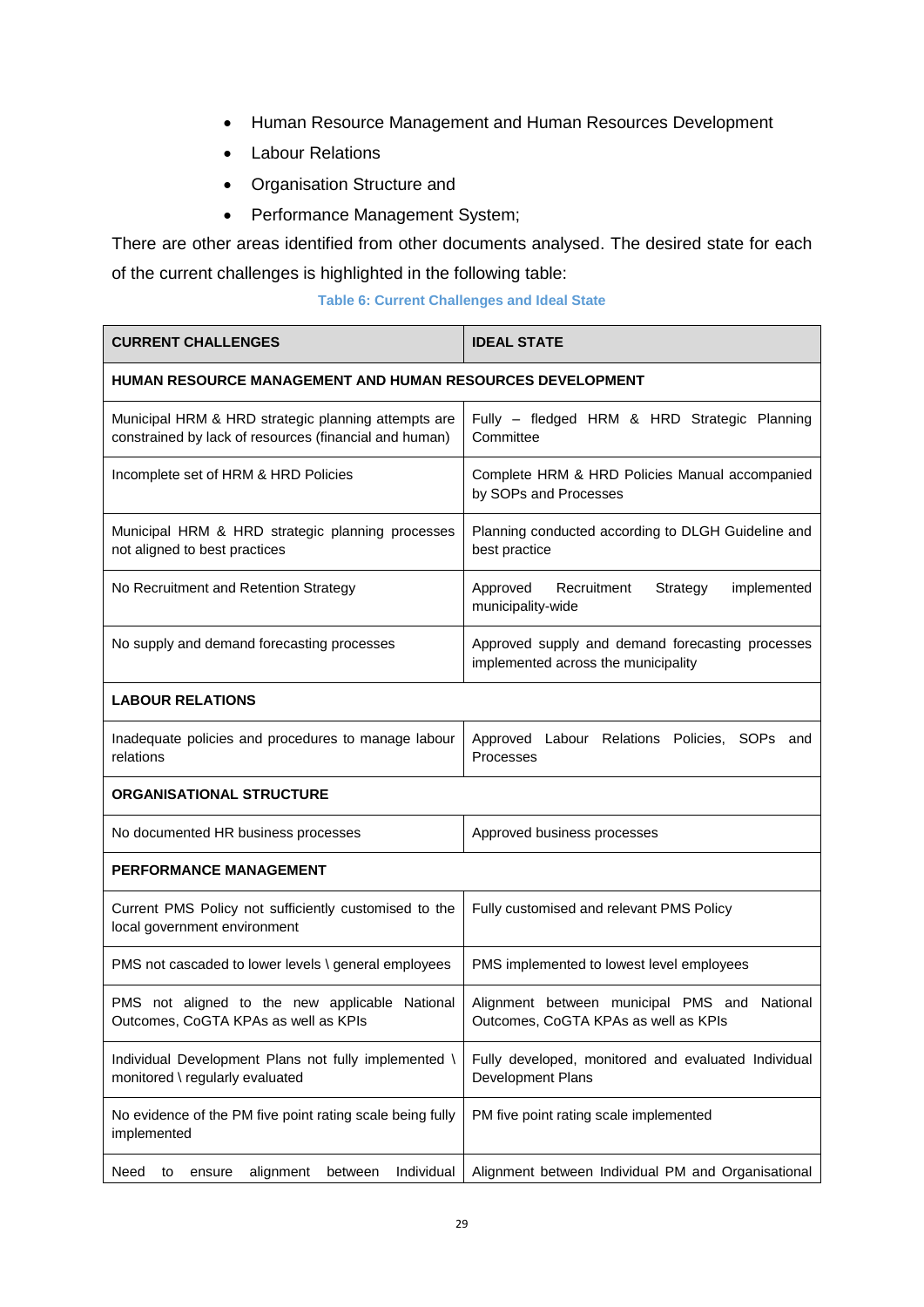| <b>CURRENT CHALLENGES</b> |            |     |                | <b>IDEAL STATE</b> |
|---------------------------|------------|-----|----------------|--------------------|
| Performance               | Management | and | Organisational | <b>PM</b>          |
| Performance Management    |            |     |                |                    |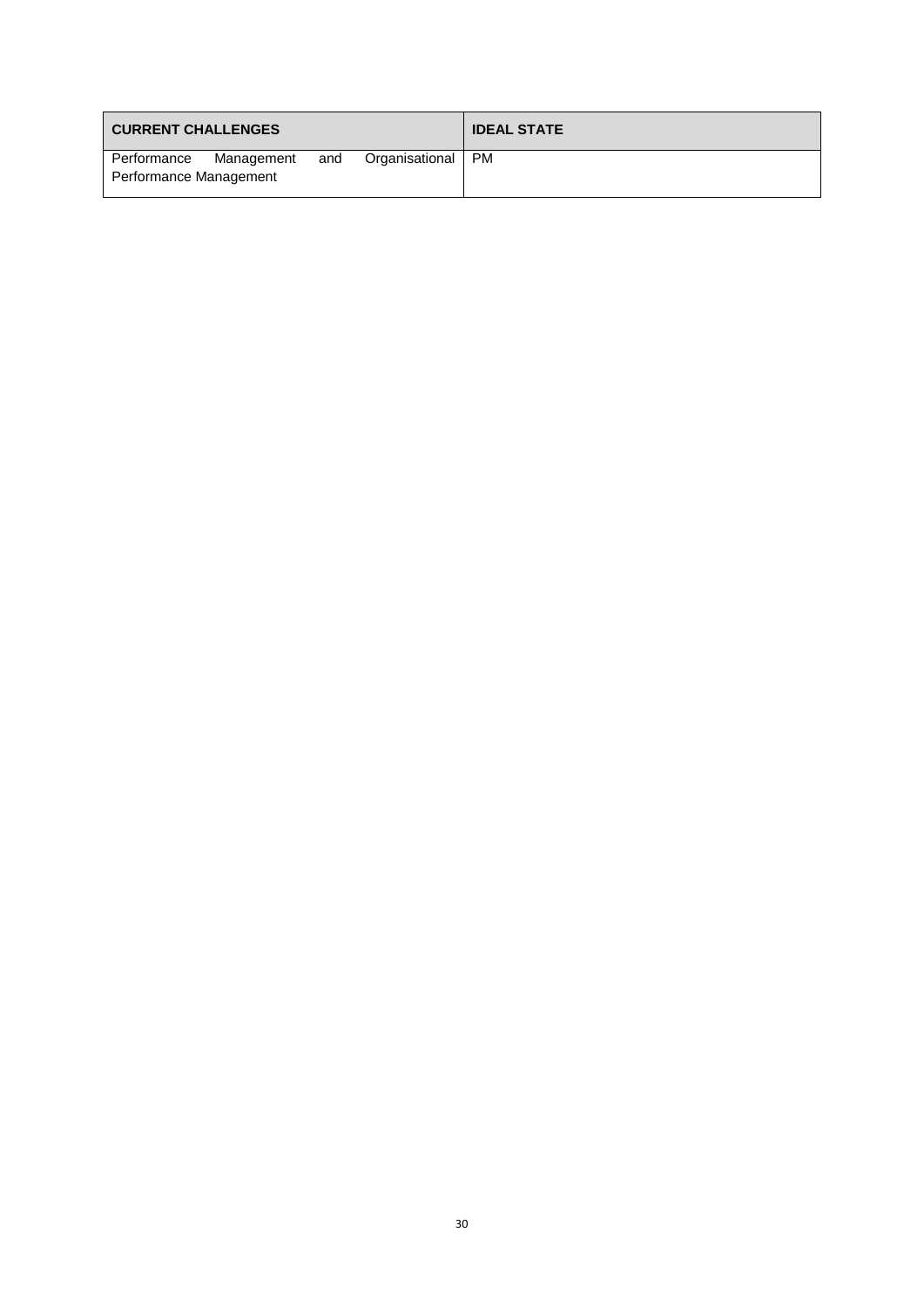## <span id="page-30-0"></span>**15. HRM AND HRD STRATEGY**

## <span id="page-30-1"></span>**7.4 Human Resources Vision**

*"To be recognised as a quality, best practice and professional service provider by our customer"*

## <span id="page-30-2"></span>**7.5 Human Resources Mission**

*"To creatively address our Human Resources challenges by finding cost effective, sustainable and efficient solutions to be able to provide services to our customers in a professional manner"*

## <span id="page-30-3"></span>**7.6 Human Resources Strategic Direction**

The following HR Strategic Framework illustrates an integrated HR Management Approach. Integration is critical to enhance performance of the human resources value chain. Research shows that without integrating HR activities with other business processes and objectives or outcomes, the effort invested will tend to degenerate or not be fully realised. Integration lies in understanding how all the pieces of the strategy all fit together to meet the municipality's HR requirements.

To address the above-mentioned challenges and to arrive at the ideal states, the municipality has to ensure that the overall human resources strategy is linked to the overall municipal objectives as per the provided guideline. The following diagram gives a summarised illustration of the Human Resources Strategic Framework which gives structure on how to efficiently and effectively deliver human resources services to the municipality.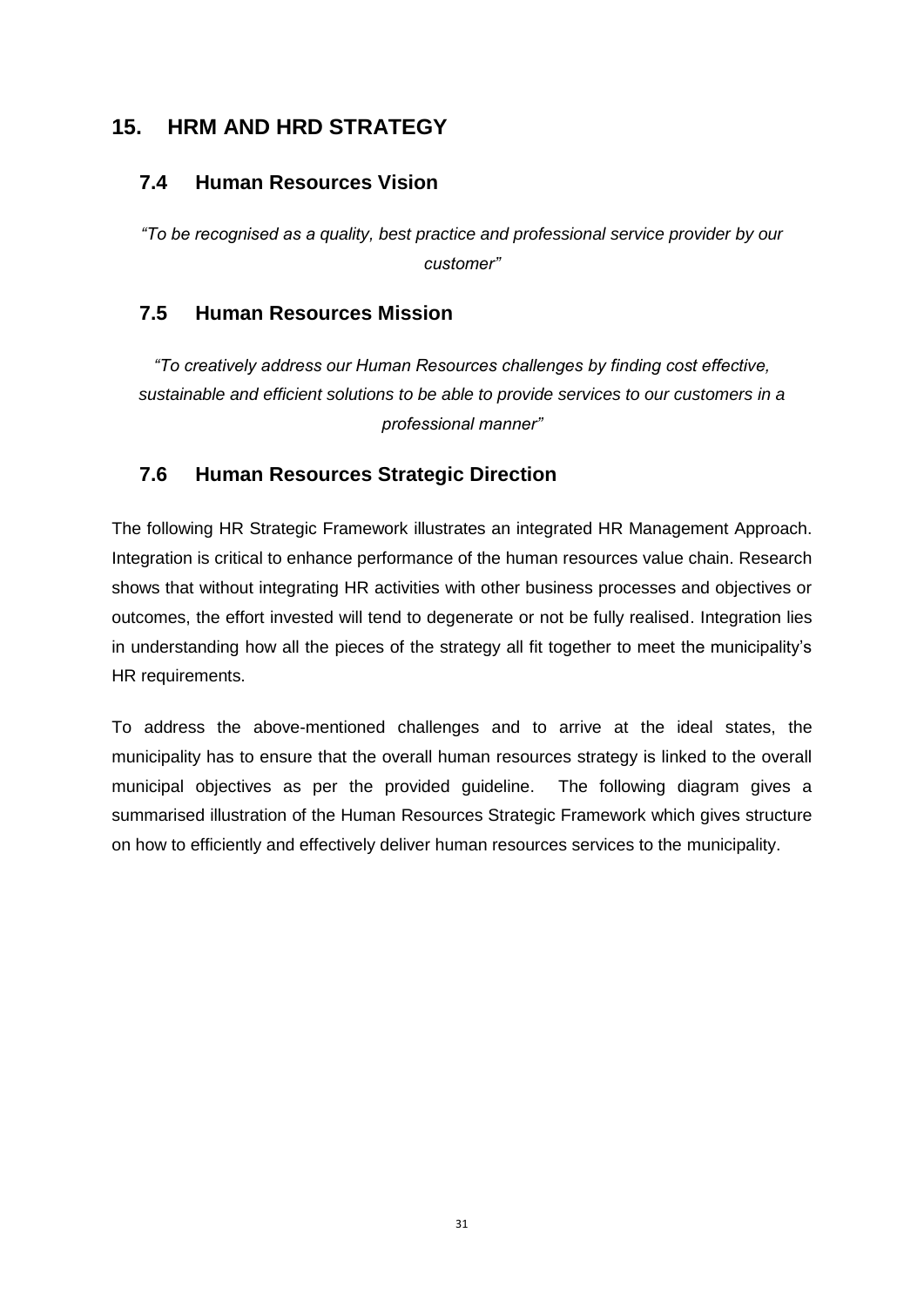#### **Figure 3: HR Strategic Framework**



The table below articulates the HR strategic objectives in support of the strategic human resources management and development within the municipality. The table further gives a detailed break-down in a manner that covers the entire human capital value chain:

|  |  |  | Table 7: High Level HR Strategic Objectives aligned to the municipality's IDP |  |
|--|--|--|-------------------------------------------------------------------------------|--|
|  |  |  |                                                                               |  |

| <b>HR STRATEGIC GOALS</b>                                 | <b>HR STRATEGIC OBJECTIVES</b>                                                                                                                                                                    |
|-----------------------------------------------------------|---------------------------------------------------------------------------------------------------------------------------------------------------------------------------------------------------|
|                                                           | Expand human resources efforts into a comprehensive programme<br>that includes human resources planning, collaboration with line<br>management and accountability for human resources operations. |
|                                                           | Annual alignment of the organisational structure to the newly<br>reviewed IDP and SDBIPs.                                                                                                         |
| <b>HR Strategic Goal 1:</b><br><b>Strategic Alignment</b> | Implement a workforce planning processes, techniques and tools to<br>proactively identify the human resources required to meet IDP<br>objectives                                                  |
|                                                           | Revamp the HR service delivery model and business processes for<br>the municipality and introduce the Strategic Partnership Service<br>Model                                                      |
|                                                           | Proactively engage customers in the analysis of their workforce                                                                                                                                   |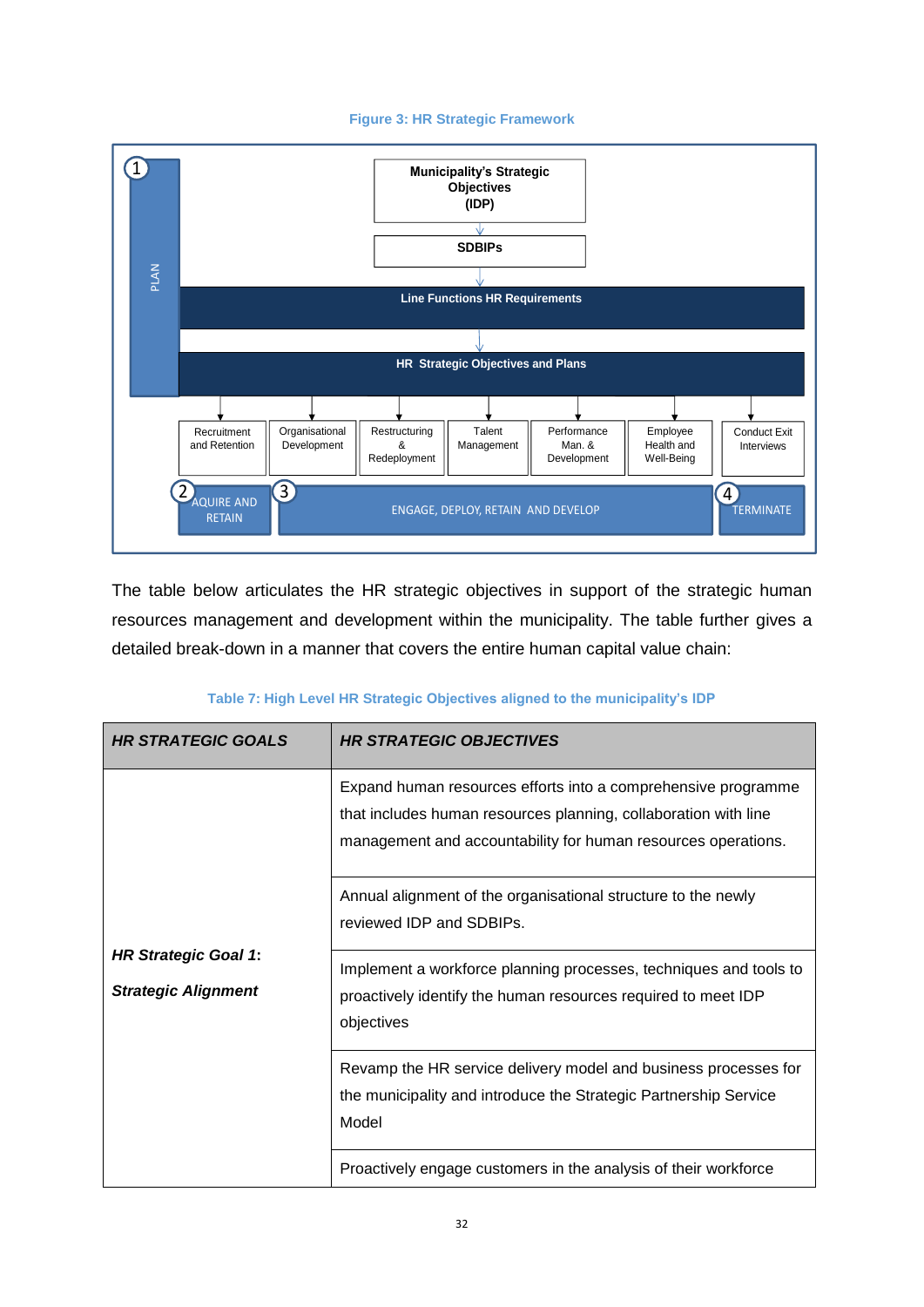| <b>HR STRATEGIC GOALS</b>                          | <b>HR STRATEGIC OBJECTIVES</b>                                                                                                                                       |
|----------------------------------------------------|----------------------------------------------------------------------------------------------------------------------------------------------------------------------|
|                                                    | management issues and identify strategies to address concerns                                                                                                        |
|                                                    |                                                                                                                                                                      |
|                                                    | Effectively identify, attract and retain the best talent to help the<br>municipality meet its IDP objectives                                                         |
| <b>HR Strategic Goal 2:</b>                        | Develop and deploy an integrated workforce plan which will enable<br>the municipality to hire and retain the right talent, at the right time,<br>in the right place  |
| <b>Effective Human Resource</b><br><b>Planning</b> | Identify scarce and critical skills                                                                                                                                  |
|                                                    | Partner with Institutes of Higher Learning to provide customised<br>learning programmes to develop skills requirements specific and<br>critical to the municipality  |
|                                                    | Develop standardised job profiles for all positions to be used as a<br>basis for recruitment and career pathing                                                      |
|                                                    |                                                                                                                                                                      |
|                                                    | Conduct climate survey to understand current challenges around<br>organisational culture, and use results to design the future/ ideal<br>organisational culture      |
|                                                    | Prepare and implement transition process that provide for continuity<br>in the municipality's operations                                                             |
| <b>HR Strategic Goal 3:</b>                        | Establish a sound knowledge management and knowledge transfer<br>programme for all key positions                                                                     |
| <b>Organisational Development</b>                  | Develop a Change Management and Communication Strategy to<br>address culture challenges and ensure effective transition of the<br>municipality                       |
|                                                    | Conduct a formal review of municipality's orientation process and<br>develop and implement a plan to streamline and improve employee<br>orientation and on-boarding. |
|                                                    | Conduct exit surveys \ interviews to identify reasons for attrition and                                                                                              |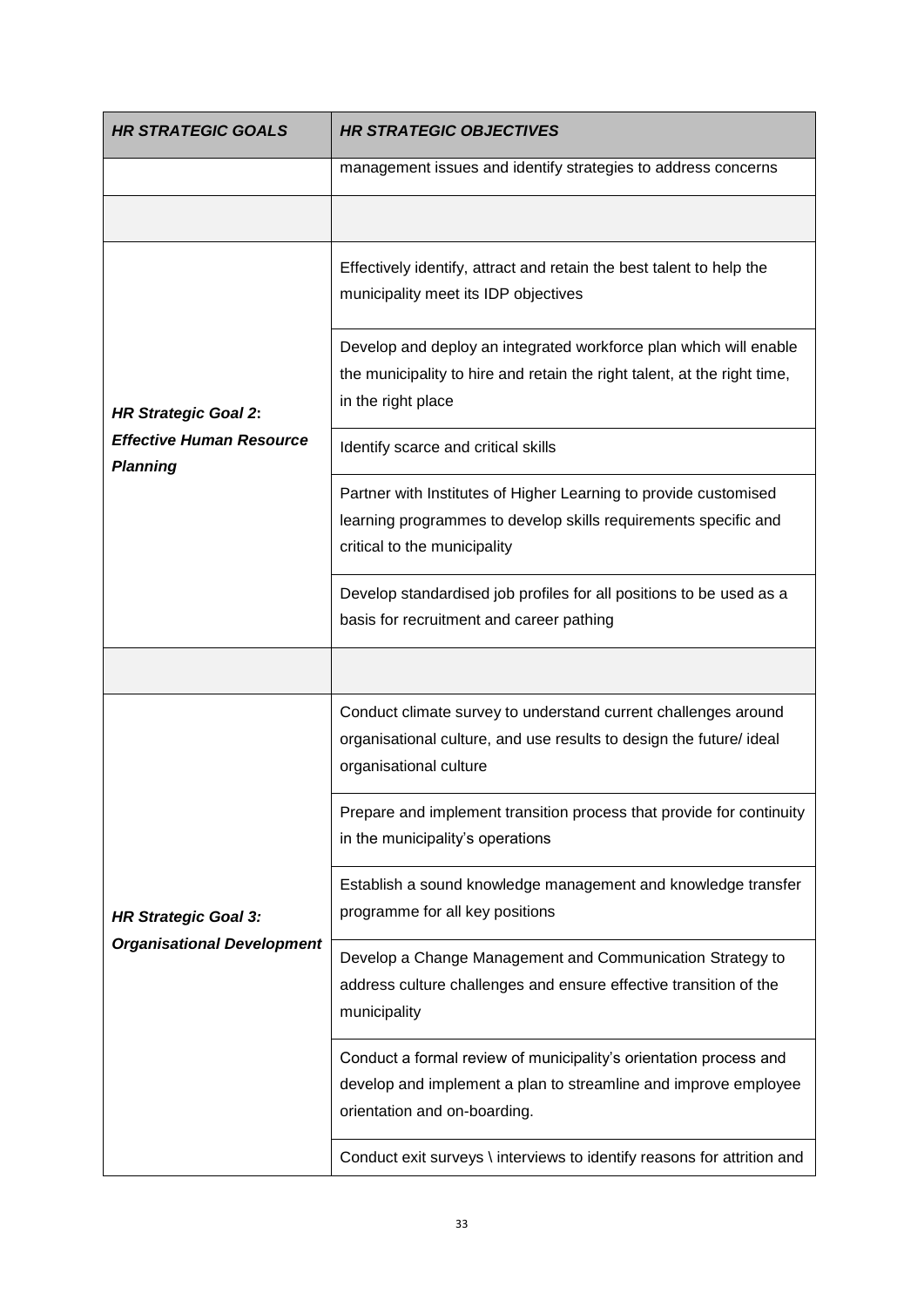| <b>HR STRATEGIC GOALS</b>                                                                                       | <b>HR STRATEGIC OBJECTIVES</b>                                                                                                                                                            |
|-----------------------------------------------------------------------------------------------------------------|-------------------------------------------------------------------------------------------------------------------------------------------------------------------------------------------|
|                                                                                                                 | use the information to enhance or improve employee experience of<br>the municipality                                                                                                      |
|                                                                                                                 |                                                                                                                                                                                           |
|                                                                                                                 | Conduct an annual training needs assessment to ensure training is<br>designed to improve organisational and individual performance.                                                       |
| <b>HR Strategic Goal 4: Build</b><br>and Sustain a Capable,                                                     | Develop a leadership succession plan, including a leadership gap<br>analysis                                                                                                              |
| Diverse, Well-Trained,<br><b>Workforce and Enhance</b><br><b>Retention Through Learning</b><br>and Professional | Establish a leadership development programme for all supervisors,<br>managers and executives to invest in the continuous development<br>of leadership.                                    |
| <b>Development Opportunities</b>                                                                                | Provide coaching and consultative support to management on<br>leadership development and people management issues                                                                         |
|                                                                                                                 | Identify employees who need ABET up-skilling and implement<br>relevant actions                                                                                                            |
|                                                                                                                 |                                                                                                                                                                                           |
|                                                                                                                 | Develop employee performance management system                                                                                                                                            |
| <b>HR Strategic Goal 5:</b><br><b>Inculcate A Results-</b><br><b>Oriented High Performance</b>                  | Roll-out of employee Performance Management to enforce<br>responsibility and accountability by line managers and employees<br>to enhance organisational, team and individual performance. |
| <b>Culture</b>                                                                                                  | Develop Individual Development Plans for all employees and<br>translate into Work Place Skills Plan for training interventions to<br>address skills gaps.                                 |
|                                                                                                                 |                                                                                                                                                                                           |
| <b>HR Strategic Goal 6:</b><br><b>Recognise &amp; Reward</b>                                                    | Develop Remuneration Strategy to address all aspects of<br>remuneration                                                                                                                   |
| Performance                                                                                                     | Establish a Recognition and Reward Programme with both financial<br>and non-financial incentives                                                                                          |
|                                                                                                                 |                                                                                                                                                                                           |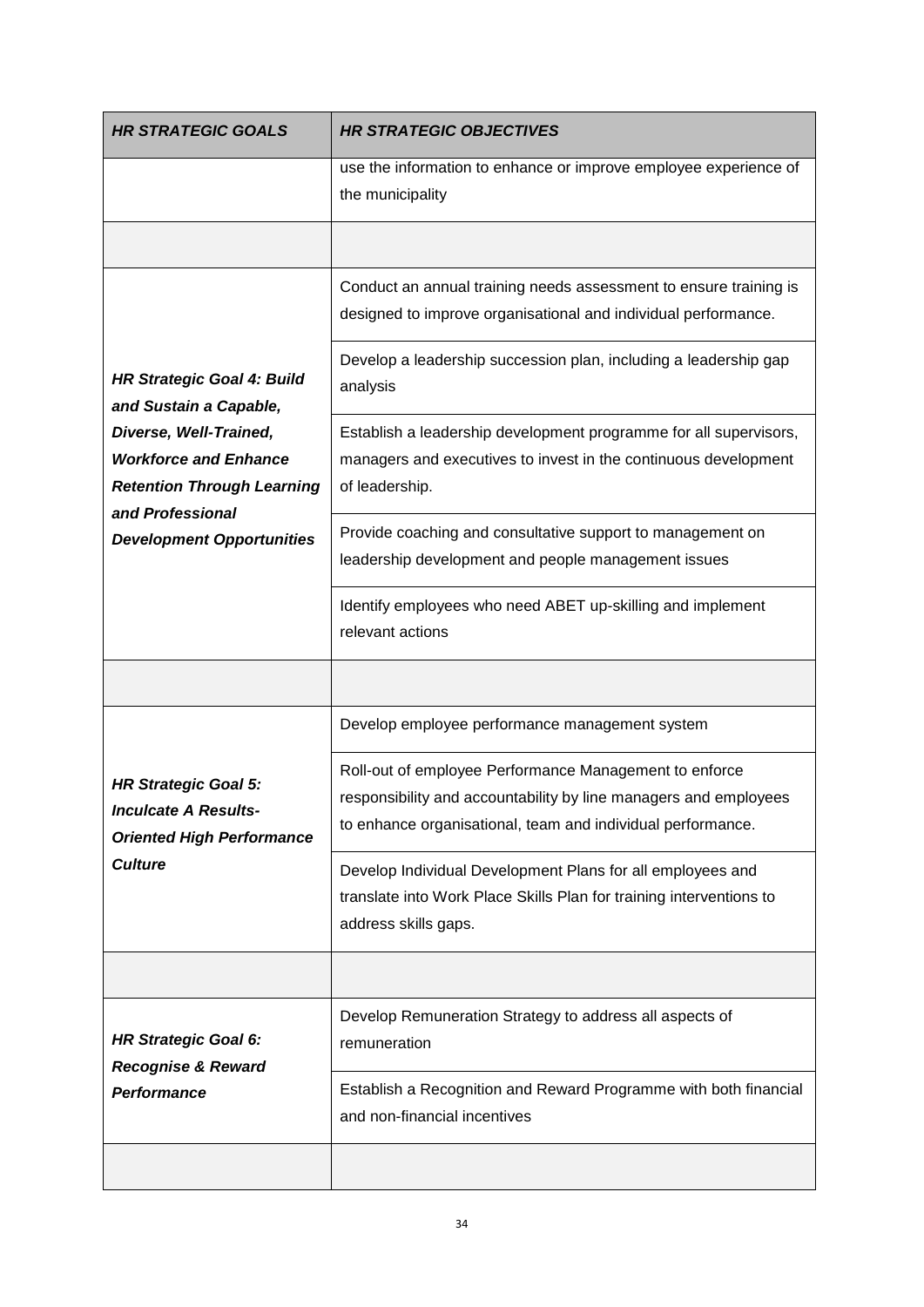| <b>HR STRATEGIC GOALS</b>                                                                      | <b>HR STRATEGIC OBJECTIVES</b>                                                                                                                                                               |
|------------------------------------------------------------------------------------------------|----------------------------------------------------------------------------------------------------------------------------------------------------------------------------------------------|
|                                                                                                | Conduct a review of HR Policies, SOPs and Processes as and<br>when required, ensuring alignment to legislative requirements and<br>best practice                                             |
| <b>HR Strategic Goal 7: Sound</b><br><b>Employee Relations &amp;</b><br><b>Human Resources</b> | Capacitate line management \supervisors through coaching and<br>continuous training on grievances and disciplinary matters so that<br>these are used as corrective and not punitive measures |
| Governance                                                                                     | Establish Employee Forums to educate and up-skill employees on<br>labour related matters                                                                                                     |
|                                                                                                | Develop an effective Workplace Diversity, Transformation and OHS<br>Programme                                                                                                                |
|                                                                                                |                                                                                                                                                                                              |
| <b>HR Strategic Goal 8:</b><br><b>Comprehensive Employee</b><br><b>Wellness Programme</b>      | Develop Employee Wellness Strategy and Plan                                                                                                                                                  |
|                                                                                                |                                                                                                                                                                                              |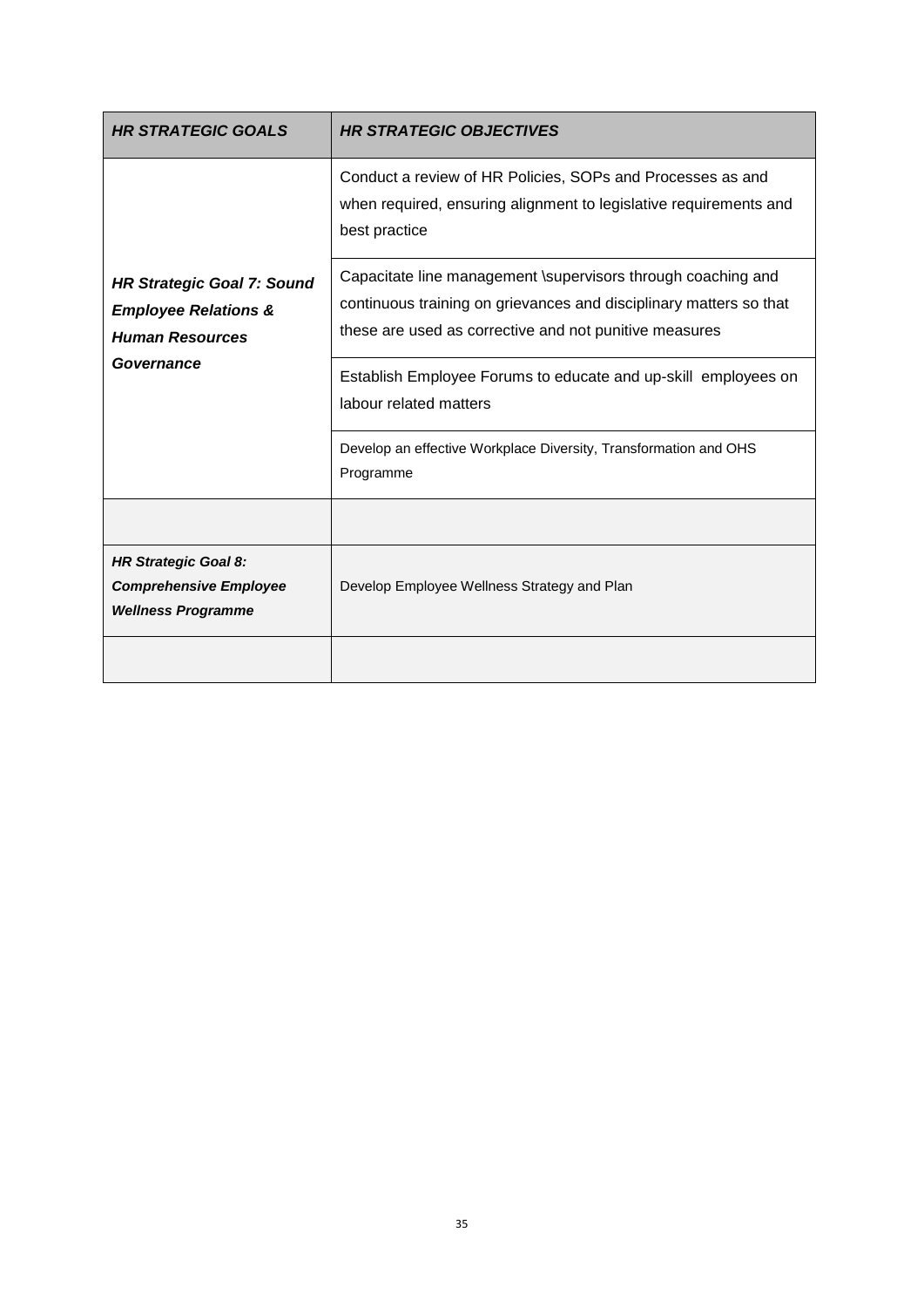### <span id="page-35-0"></span>**16. NEW HR STRETEGIC PARTNERSHIP MODEL**

One of the weaknesses of the current human resources unit is that it is transactional, administrative and reactive in nature. In order to be a credible partner in the process of service delivery in the future, HR will need to focus less on the 'what' it is doing and more on 'what is being delivered.' This will require HR to adopt a less inward focus on what is happening within HR, and more of an outward focus to understanding what is worrying service delivery line managers and helping leaders in the municipality to reach their goals. In essence HR must realise and make the connection between what it does, and how this has meaningful strategic and delivery enhancement impact for the municipality.

In repositioning itself as a strategic partner to the municipality, the Human Resource unit needs to adopt a service model which will improve the service level of its performance. The diagram below illustrates how HR should transform from an administrative function to a strategic business partner. As the diagram below indicates, the achievement of this increase in relevance requires a shift from a primary administrative focus, to one that is more strategic and consultative.



#### **Figure 4: New HR Strategic Partnership Model**

This new HR Strategic Partnership Model challenges the current adminsitrative roles and ensure that administration is just but one of the functions of HR services. The model promises to execute the HR mandate by means of the following roles: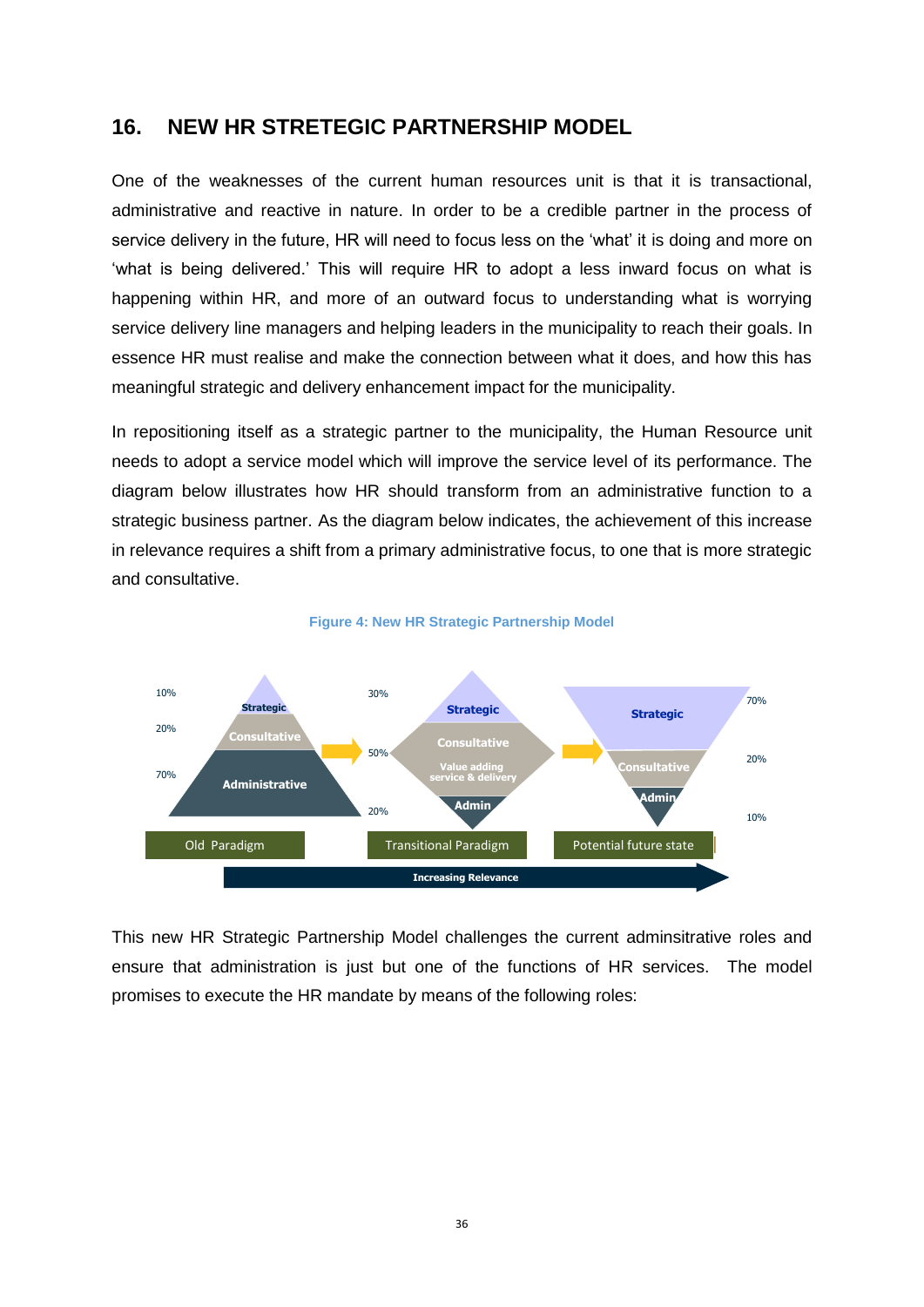#### **Table 8: HR Role**

| <b>Business Partner Role</b>                                                                                                                                                                                                                                      |                                                                                                                                                                                                                                                                                                                                                                                                                                                                                                                                                             |
|-------------------------------------------------------------------------------------------------------------------------------------------------------------------------------------------------------------------------------------------------------------------|-------------------------------------------------------------------------------------------------------------------------------------------------------------------------------------------------------------------------------------------------------------------------------------------------------------------------------------------------------------------------------------------------------------------------------------------------------------------------------------------------------------------------------------------------------------|
| <b>Purpose:</b>                                                                                                                                                                                                                                                   | <b>Activities</b>                                                                                                                                                                                                                                                                                                                                                                                                                                                                                                                                           |
| To strategically map and drive HR<br>practices in line with municipality's<br>objectives                                                                                                                                                                          | $\blacksquare$<br>Drive the development and implementation of HRM &<br><b>HRD Strategy</b><br>Manage key HR Stakeholders<br>٠<br>Analyse trends and submit reports on HR information to<br>٠<br>all stakeholders<br>Manage and develop subordinates<br>٠<br>Coordinate HR functional issues in line with business<br>٠<br>unit requirements<br>Keep abreast of best practice within the sector<br>٠<br>Advise Executive Management on HR risks that affect<br>٠<br>service delivery and propose mitigation actions                                          |
| <b>Administrator Role</b>                                                                                                                                                                                                                                         |                                                                                                                                                                                                                                                                                                                                                                                                                                                                                                                                                             |
| <b>Purpose:</b>                                                                                                                                                                                                                                                   | <b>Activities</b>                                                                                                                                                                                                                                                                                                                                                                                                                                                                                                                                           |
| To provide HR administrative support<br>to the Municipality                                                                                                                                                                                                       | HR administration<br>$\blacksquare$<br>Maintain Human Resources Information System<br>$\blacksquare$<br>Provide general support in coordinating key HR<br>٠<br>initiatives<br>Coordinate and administer HR queries<br>٠<br>Provide 'walk-in support' for relevant HR services<br>$\blacksquare$                                                                                                                                                                                                                                                             |
| <b>Specialist Role</b>                                                                                                                                                                                                                                            |                                                                                                                                                                                                                                                                                                                                                                                                                                                                                                                                                             |
| Purpose:                                                                                                                                                                                                                                                          | <b>Activities</b>                                                                                                                                                                                                                                                                                                                                                                                                                                                                                                                                           |
| To provide high level support and<br>advise to line management regarding<br>organisational<br>development<br>and<br>transformational issues<br>To ensure delivery on HR objectives<br>through the attraction, retention and<br>maintenance of competent employees | ٠<br>Execution of the HR objectives through various<br>programmes<br>Resource business units with the required employees<br>٠<br>٠<br>Ensure compliance and foster sound HR legislation and<br>corporate governance                                                                                                                                                                                                                                                                                                                                         |
|                                                                                                                                                                                                                                                                   | Design and implement training plans to develop<br>٠<br>organisational skills levels                                                                                                                                                                                                                                                                                                                                                                                                                                                                         |
| <b>Change Catalyst Role</b>                                                                                                                                                                                                                                       |                                                                                                                                                                                                                                                                                                                                                                                                                                                                                                                                                             |
| <b>Purpose:</b>                                                                                                                                                                                                                                                   | <b>Activities</b>                                                                                                                                                                                                                                                                                                                                                                                                                                                                                                                                           |
| To provide high level support and<br>advise to line management regarding<br>organisational<br>development<br>and<br>transformational issues                                                                                                                       | Manage transformation within the municipality<br>٠<br>$\blacksquare$<br>Develop a communication plan to actively raise the<br>level of awareness in the executive team in respect of<br>strategic HR issues and opportunities<br>Drive development of a culture and value system which<br>٠<br>best supports the municipal vision and objectives<br>Establish formal change management programme and<br>٠<br>practices<br>Develop change management capability at all levels of<br>٠<br>the municipality and embed changes in work practices<br>and culture |